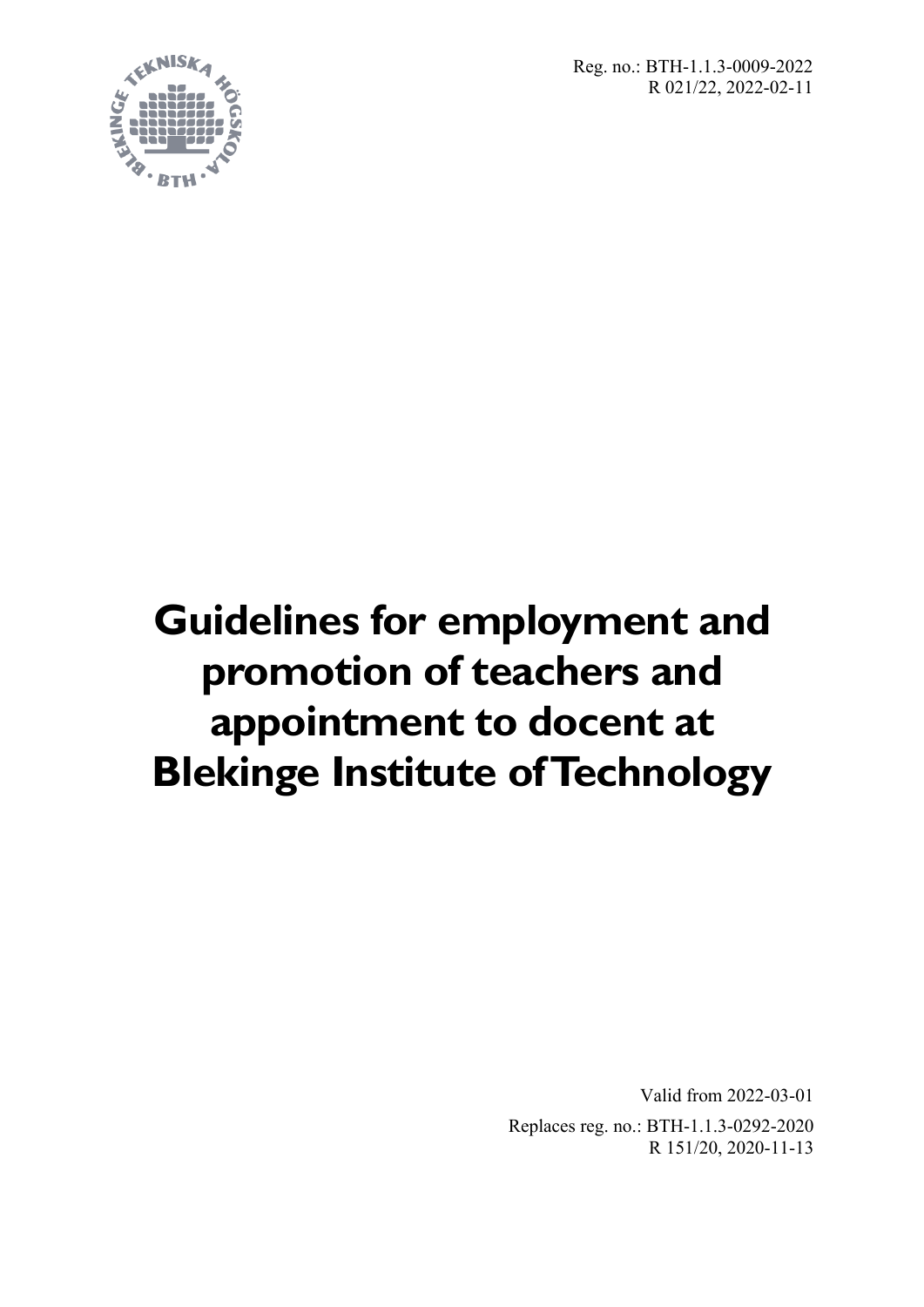## **Contents**

| $\mathbf{1}$ |                                                                                          |                                                                                   |  |  |
|--------------|------------------------------------------------------------------------------------------|-----------------------------------------------------------------------------------|--|--|
| 2            |                                                                                          |                                                                                   |  |  |
| 3            |                                                                                          |                                                                                   |  |  |
| 4            |                                                                                          |                                                                                   |  |  |
| 5            |                                                                                          |                                                                                   |  |  |
| 6            | Eligibility requirements and assessment criteria for teacher employments, promotions and |                                                                                   |  |  |
|              |                                                                                          |                                                                                   |  |  |
|              | 6.1                                                                                      |                                                                                   |  |  |
|              | 6.2                                                                                      |                                                                                   |  |  |
|              | 6.3                                                                                      |                                                                                   |  |  |
|              | 6.4                                                                                      |                                                                                   |  |  |
|              | 6.5                                                                                      | Employment as associate professor - qualification based on scientific skills  8   |  |  |
|              | 6.6                                                                                      |                                                                                   |  |  |
|              | 6.7                                                                                      | Employment as associate professor – qualification based on pedagogical skills  10 |  |  |
|              | 6.8                                                                                      | Promotion to associate professor – qualification based on pedagogical skills  11  |  |  |
|              | 6.9                                                                                      |                                                                                   |  |  |
|              | 6.10                                                                                     |                                                                                   |  |  |
|              | 6.11                                                                                     |                                                                                   |  |  |
|              | 6.12                                                                                     |                                                                                   |  |  |
|              | 6.13                                                                                     |                                                                                   |  |  |
|              | 6.14                                                                                     |                                                                                   |  |  |
|              | 6.15                                                                                     |                                                                                   |  |  |
|              | 6.16                                                                                     |                                                                                   |  |  |
|              | 6.17                                                                                     |                                                                                   |  |  |
|              | 6.18                                                                                     |                                                                                   |  |  |
|              | 6.19                                                                                     |                                                                                   |  |  |
|              | 6.20                                                                                     |                                                                                   |  |  |
|              | 6.21                                                                                     |                                                                                   |  |  |
|              | 6.22                                                                                     |                                                                                   |  |  |
|              |                                                                                          |                                                                                   |  |  |
|              | 6.24                                                                                     |                                                                                   |  |  |
|              | 6.25                                                                                     |                                                                                   |  |  |
| 7            |                                                                                          |                                                                                   |  |  |
|              | 7.1                                                                                      |                                                                                   |  |  |
|              | 7.2                                                                                      |                                                                                   |  |  |
|              | 7.3                                                                                      |                                                                                   |  |  |
|              | 7.4                                                                                      |                                                                                   |  |  |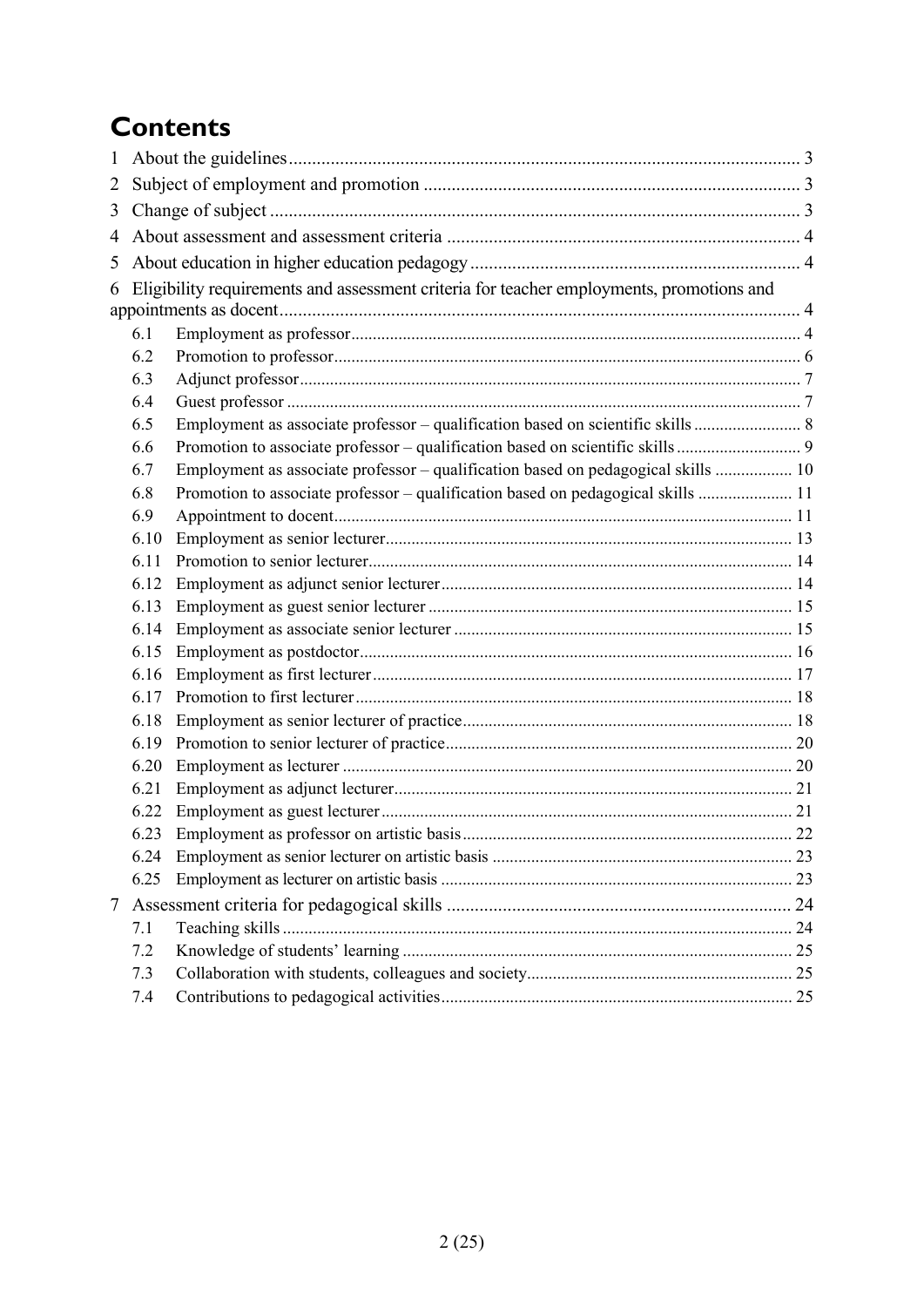### **Guidelines for employment and promotion of teachers and appointment to docent at Blekinge Institute of Technology, BTH**

### **1 About the guidelines**

These guidelines supplement the *Employment procedure for teachers at BTH* (*"Anställningsordning*"). The guidelines include the following teacher categories at BTH:

- professor
- adjunct professor
- guest professor
- associate professor
- senior lecturer
- associate senior lecturer
- postdoctor
- first lecturer
- senior lecturer of practice
- lecturer
- adjunct senior lecturer and adjunct lecturer
- guest senior lecturer and guest lecturer
- teachers in the fine, applied and performing arts

The guidelines also comprise the following appointment:

• docent

### **2 Subject of employment and promotion**

Employment, promotion and appointment to unsalaried docent should, in the first place, be done in subjects where BTH either has a main field of study (at first- and second cycle) or an active third-cycle subject area. If this is not applicable, appointment and promotion should, in the second place, be done in established subjects within the higher education sector in Sweden, e.g., in subjects where BTH only provides courses. In the case of exceptional reasons, another subject may be considered, e.g., at the build-up of a new subject field at BTH.

### **3 Change of subject**

A change of subject at a promotion and an appointment to unsalaried docent is to take place on reasoned grounds. The applicant should be able to motivate the change of subject from a perspective that is essential to BTH. Further, the applicant should demonstrate that the change of direction has also taken place in practice. The latter can, e.g., be done through extensive teaching in the new subject, or by demonstration of substantial and comprehensive research and publication in the new subject. The publications should be in fora of high quality in the new subject, i.e. it should be clear that the applicant has changed focus to the new subject.

For a change of subject without promotion, exceptional reasons are required.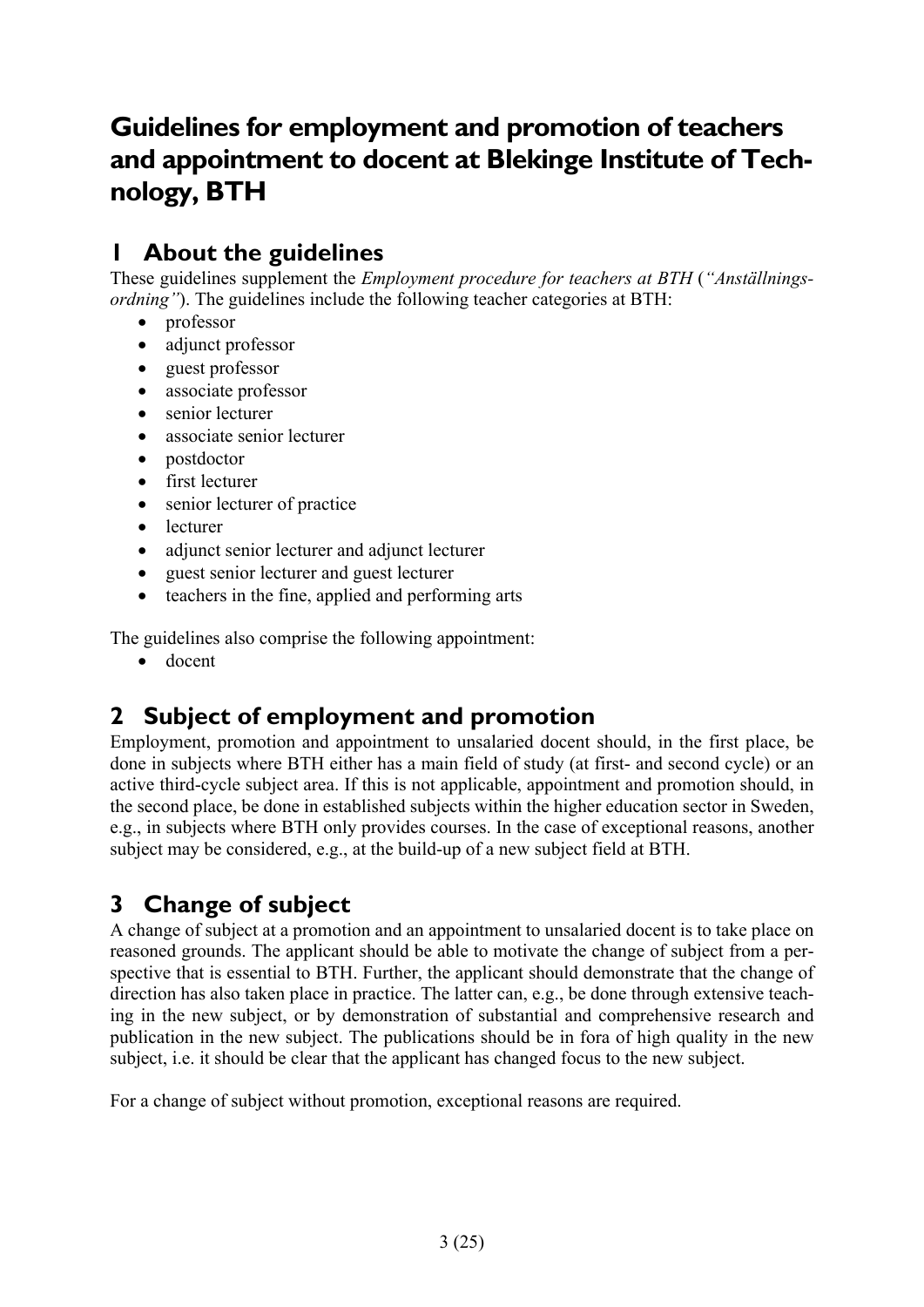### **4 About assessment and assessment criteria**

According to the Swedish Employers' Agency, when assessing an applicant's suitability for an employment, the skills must be given priority unless there are special reasons for something else. Of fundamental importance for the evaluation of merits are the requirements that have been set out in the position profile and the assessment criteria described in these guidelines. Together, they determine which skills to consider and how these should be weighed. All relevant experience should be evaluated within the framework of the skills and it should be a qualitative overall assessment.

Factors of importance for the assessment in relation to the work tasks described in the position profile are:

- theoretical and practical education and training,
- professional experience (knowledge and experience acquired in other employments or in self-employments) and
- personal characteristics (e.g., performance, leadership, collaboration skills, etc.).

As stated above, personal characteristics are considered in the merit evaluation. It is therefore important that the position profile indicates which personal characteristics should be met.

### **5 About education in higher education pedagogy**

For most employments and promotions, it is required that the applicant has completed education in higher education pedagogy corresponding to 10 weeks of full-time studies (15 credits). The requirement of 15 credits is in line with the recommendations of the Swedish Association of Universities and University Colleges (SUHF) on basic eligibility for all teaching staff in higher education. Educations and courses claimed by applicants need together meet the criteria defined in SUHF's recommendations (REK 2016: 3, Dnr 0024-16).

### **6 Eligibility requirements and assessment criteria for teacher employments, promotions and appointments as docent**

Teacher employments, promotions and appointments as docent in other than artistic activities are dealt with in sections 6.1–6.22. Teacher employments in artistic activities are dealt with in sections 6.23–6.25.

#### **6.1 Employment as professor**

#### **6.1.1 Eligibility requirements**

*Eligible to be employed as a professor except in disciplines in the fine, applied and performing arts is a person who has demonstrated both scientific and pedagogical skills. Eligible to be employed as a professor in the fine, applied and performing arts is a person who has demonstrated both artistic and pedagogical skills. (Higher Education Ordinance (HF) Chap. 4, § 3).* 

#### **6.1.2 Assessment criteria**

#### **Criteria for scientific skills**

- The applicant has been awarded a doctoral degree.
- The applicant has demonstrated the ability to, after a doctorate, independently produce research results at a high international level that have been published to a significant extent in renowned international journals or other recognized publication fora.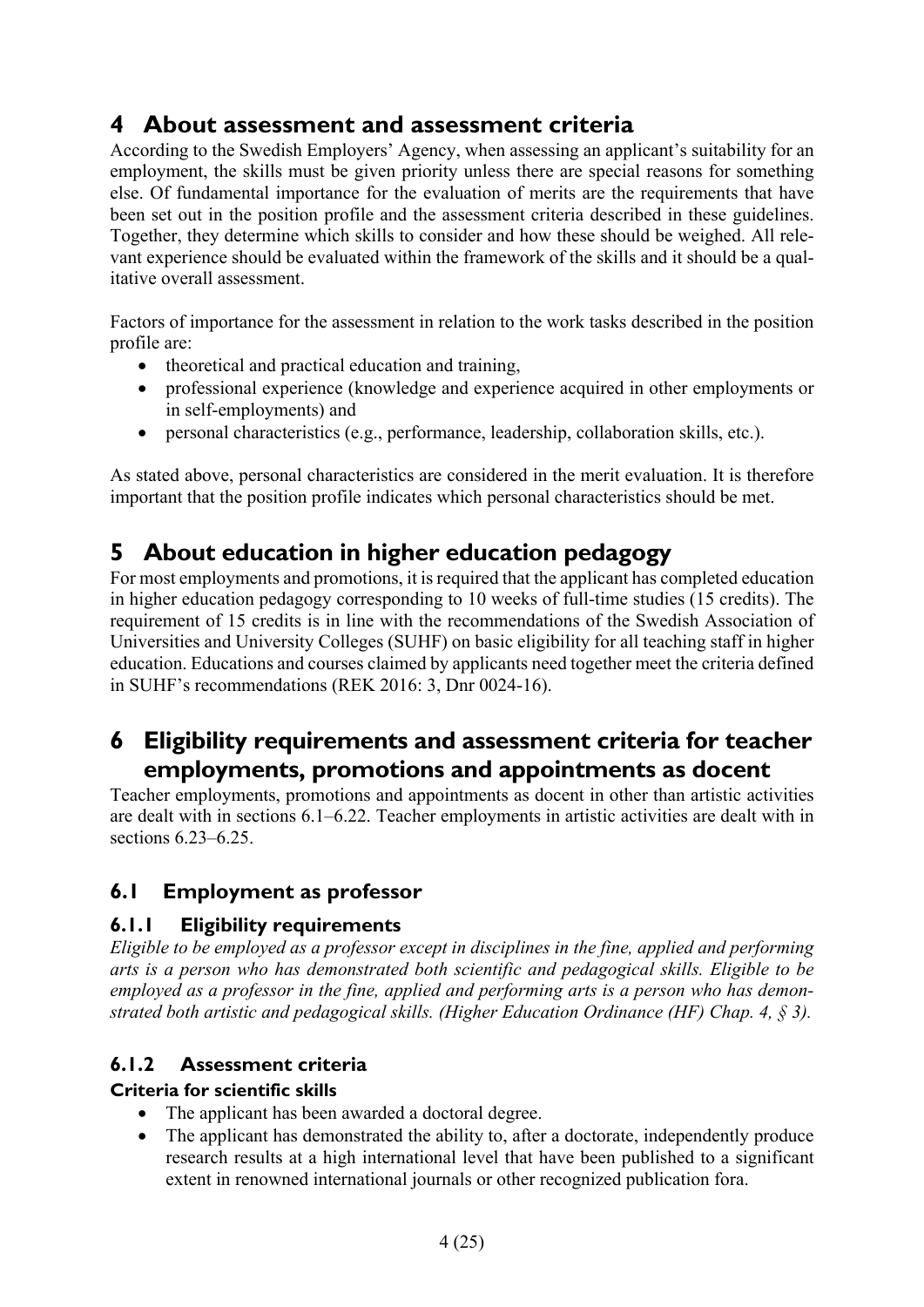Independence can be demonstrated, for example, by the applicant being the sole author or the most experienced researcher among the co-authors of a not insignificant number of publications in recognized publication fora or that the applicant has received her/his own research grants in national or international competition.

- The applicant demonstrates the ability to independently lead and develop research of high international quality.
- The applicant is well established nationally and internationally recognized in the area of the employment. This is shown, for example, through assignments as an invited speaker, external expert and opponent or through other expert assignments of no small extent.
- The applicant has, as the main responsible, applied for and received research funding in national or international competition from research councils, foundations, the industry, etc.
- The applicant demonstrates the ability to lead (plan, organize and implement) collaboration with the surrounding society to utilize relevant research results in educational and/or research contexts.
- The applicant has demonstrated academic leadership, for example through participation as main responsible in committees at department-, faculty- or university level.
- The applicant has completed research supervisor training, which includes legal frameworks and supervision pedagogy.<sup>1</sup>
- The applicant has had both the formal and real responsibility as the main supervisor for at least one doctoral student's progress from recruitment to a completed doctoral degree.

Weakness in any point above can to a certain extent be compensated by excellence in other points. Persons who are or have been active outside academia (e.g., in industry, research institutes and public agencies) shall have skills and experience that can be placed on a level with BTH's assessment criteria; they may, however, have been attained in other ways.

#### **Criteria for education in higher education pedagogy**

The applicant has completed courses in teaching and learning in higher education corresponding to 10 weeks of full-time studies (15 credits).

If the applicant in previous employments has not had the prerequisites to complete courses in teaching and learning in higher education, an appointment can still take place. The employee must then complete courses in teaching and learning in higher education during the first two years of the appointment so that the requirements are met.

#### **Criteria for pedagogical skills**

The applicant shall demonstrate good teaching skills, good knowledge of students' learning, very good collaboration with students, colleagues and society and very good contributions to pedagogical activities.

To meet the requirements for pedagogical skills, all four assessment criteria must be met. The assessment criteria are described in more detail in section 7.

<sup>&</sup>lt;sup>1</sup> The requirement applies if there has been an opportunity for research supervisor training. If the applicant in previous employments has not had the prerequisites to undergo research supervisor training, employment can still take place. The employee must then undergo research supervisor training during the first two years of employment so that the requirements are met.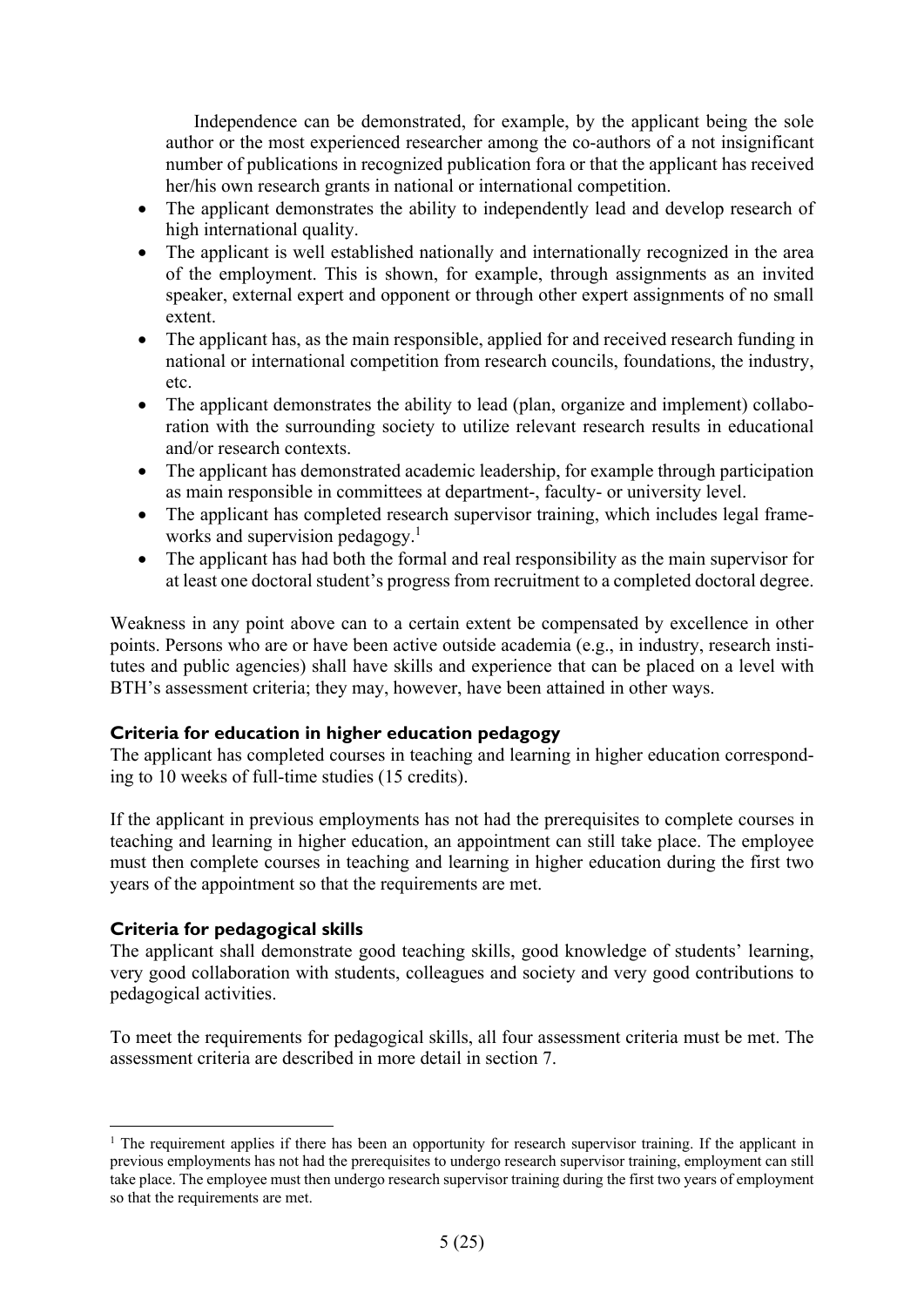Persons who are or have been active outside academia (e.g., in industry, research institutes and public agencies) shall have skills and experience that can be placed on a level with BTH's assessment criteria; they may, however, have been attained in other ways.

#### **Additional criteria**

The applicant shall demonstrate very good research activities and very good pedagogical activities during the last five-year period and potential for further development. Consideration shall be given to illness and parental leave. Some consideration may also be given to other special reasons that during the past five-year period have affected the time available for research and educational activities. These reasons can, e.g., be appointment as head of department or dean, teaching administration or other similar circumstances.

When recruiting, the position profile may describe additional criteria and prioritized areas as well as how criteria should be weighed.

#### **6.1.3 Expert evaluation procedure**

*The Higher Education Ordinance (HF Chap. 4, § 6): When employing a professor (including adjunct professor), expert evaluations of the applicants' skills shall be obtained, unless it is obviously unnecessary for appraisal of their skills.* 

*If evaluations are obtained from two or more persons, women and men shall be represented equally. This does not apply, however, if there are extraordinary reasons to the contrary.* 

Expert evaluations shall be obtained from at least three experts, of which at least one shall focus on assessing the pedagogical skills, i.e., carry out a pedagogical expert evaluation of primarily the pedagogical portfolio. Of the other experts, at least two shall carry out an evaluation of the scientific skills and other relevant experiences based on a subject perspective for the employment.

#### **6.2 Promotion to professor**

For promotion to professor, the same assessment criteria (see section 6.1.2) and rules for expert evaluation (see section 6.1.3) apply as for employment, with the exception of the modifications and additions described below:

- The applicant has an employment for an indefinite period of at least 50% as a senior lecturer or associate professor at BTH.
- The applicant has completed research supervisor training, which includes legal frameworks and supervision pedagogy.

Weakness in this point cannot be compensated by excellence in other points.

• The applicant has had both formal and real responsibility as the main supervisor for at least one doctoral student's progress from recruitment to a completed doctoral degree. Alternatively, the applicant has had both formal and real responsibility as the main supervisor for the progress of two doctoral students, who, taken together, have been supervised from recruitment to a completed doctoral degree for a total of at least 4 years of calendar time.

Exceptions from the requirement of formal main supervision can be made if there are extraordinary reasons.

Weakness in this point cannot be compensated by excellence in other points.

 The applicant has completed courses in teaching and learning in higher education corresponding to 10 weeks of full-time studies (15 credits).

Weakness in this point cannot be compensated by excellence in other points.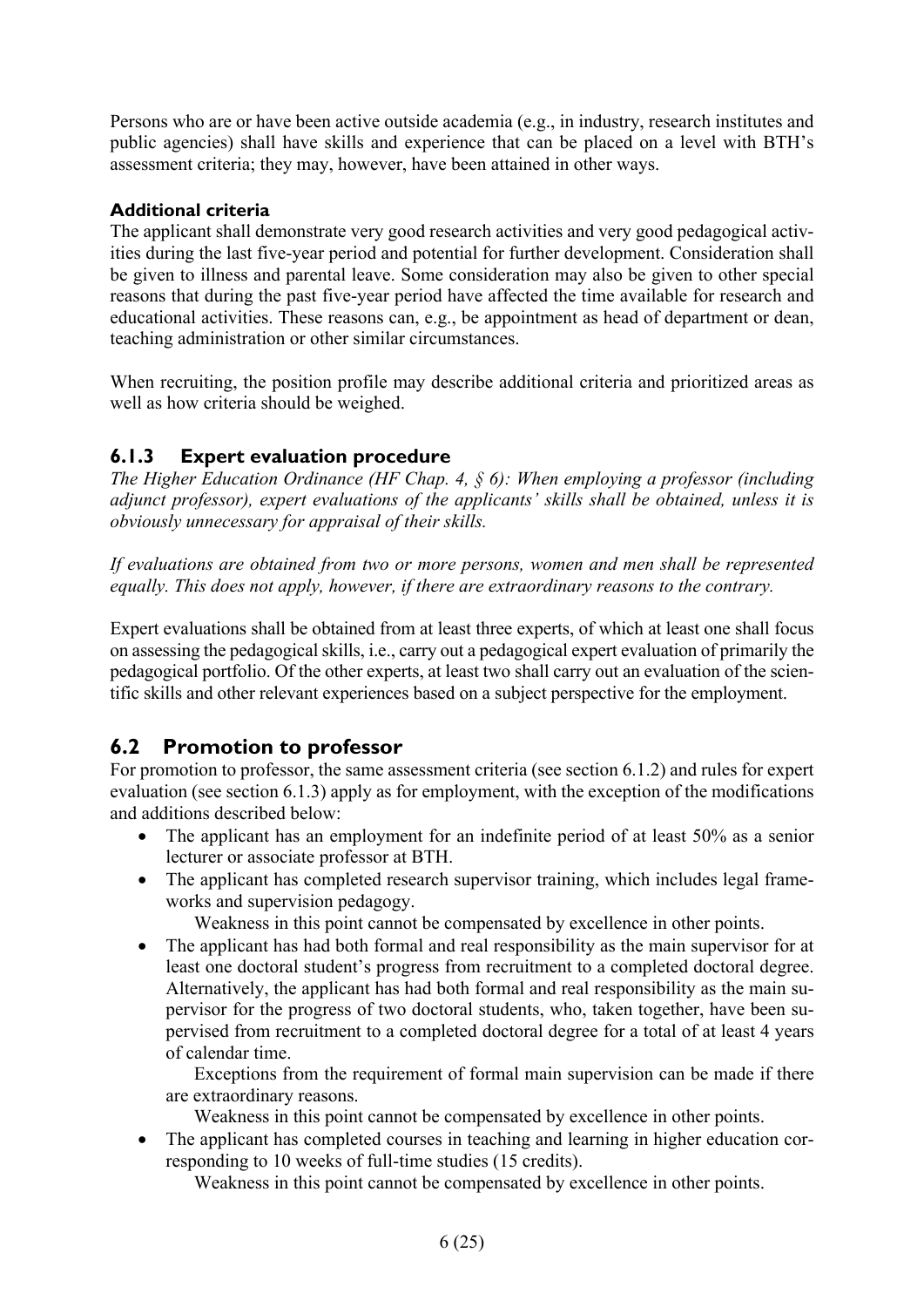### **6.3 Adjunct professor**

*The Higher Education Ordinance (HF Chap. 4, § 11): An adjunct professor shall be employed until further notice, but for no longer than until a specified date. Such an appointment may be extended. The total period of employment may not, however, exceed twelve years.* 

To link individuals with special competence to BTH, persons with their main professional activities located outside the higher education system may be co-opted as professors at BTH. An adjunct professor at BTH shall conduct high-quality work and have skills and experience that can be placed on a level with BTH's criteria for scientific and pedagogical skills for professors, however, they may have been achieved in other ways.

#### **Expert evaluation procedure**

Expert evaluations shall be obtained unless it is obviously unnecessary for appraisal of the skills. A special pedagogical expert evaluation is not required for adjunct professors.

Expert evaluations shall be obtained from at least two experts who shall carry out an evaluation of the scientific skills and other relevant experiences based on a subject perspective for the employment. In the expert evaluation, special consideration shall be given to other professional skills and established experience.

If evaluations are obtained from two or more persons, women and men shall be represented equally. This does not apply, however, if there are extraordinary reasons to the contrary.

#### **6.4 Guest professor**

*The Higher Education Ordinance (HF Chap. 4, § 12): A guest professor shall be employed until further notice, but for no longer than until a specified date. Such an appointment may be extended. The total period of employment may not, however, exceed five years.* 

The purpose of an employment as a guest professor is for BTH to create space for new impulses regarding pedagogical and/or scientific development by temporarily establishing contact with a person from primarily another higher education institution. A guest professor at BTH shall conduct high-quality work and have skills and experience that can be placed on a level with BTH's criteria for scientific and pedagogical skills for professors.

A guest professor shall normally have her/his professional activities located in a Swedish or foreign university or in another societal sector of importance to BTH. A guest professor is not to have any career-based connection to BTH. Exceptions can be made if special circumstances exist.

#### **Expert evaluation procedure**

Expert evaluations shall be obtained unless it is obviously unnecessary for appraisal of the skills, e.g., if the person in question already holds a position corresponding to a professor at another higher education institution.

Expert evaluations shall be obtained from at least three experts, of which at least one shall focus on assessing the pedagogical skills, i.e., carry out a pedagogical expert evaluation of primarily the pedagogical portfolio. Of the other experts, at least two shall carry out an evaluation of the scientific skills and other relevant experiences based on a subject perspective for the employment.

If evaluations are obtained from two or more persons, women and men shall be represented equally. This does not apply, however, if there are extraordinary reasons to the contrary.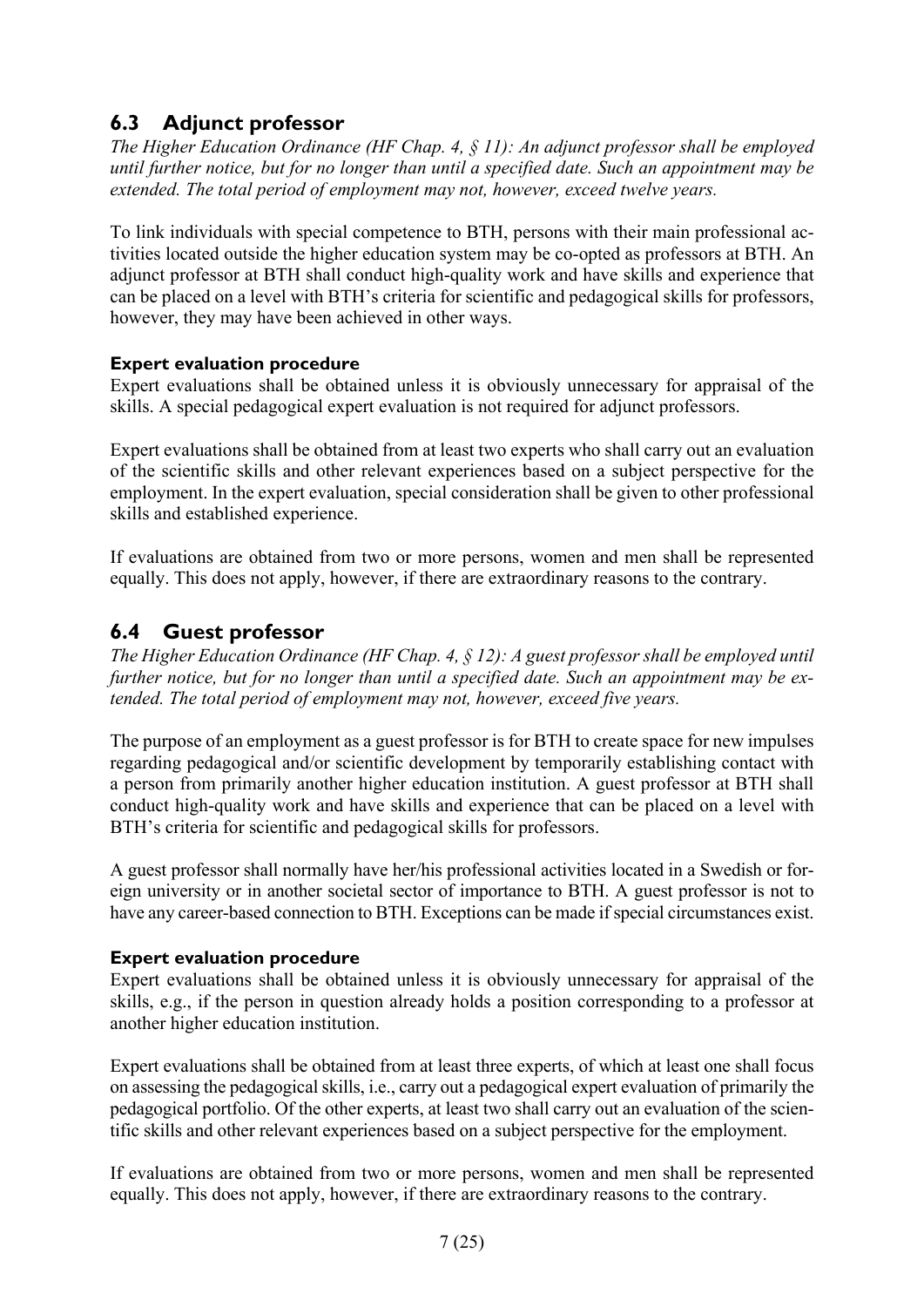#### **6.5 Employment as associate professor – qualification based on scientific skills**

#### **6.5.1 Eligibility requirements**

Eligible to be employed as an associate professor is a person who has demonstrated both scientific and pedagogical skills.

#### **6.5.2 Assessment criteria**

#### **Criteria for scientific skills**

- The applicant has been awarded a doctoral degree.
- The applicant is qualified to an extent equivalent to at least three doctoral dissertations.
- The applicant has demonstrated the ability to, after a doctorate, independently produce research results at a high international level.

Independence can be demonstrated, for example, by the applicant being the sole author or the most experienced researcher among the co-authors of several publications in recognized publication fora or that the applicant has received her/his own research grants in national or international competition.

- The applicant demonstrates the ability to independently lead and develop research of high international quality.
- The applicant has applied for and received research funding in national or international competition from research councils, foundations, industry, etc.
- The applicant demonstrates the ability to collaborate with the surrounding society to utilize relevant research results in educational and/or research contexts.
- The applicant has demonstrated academic leadership, for example through participation in committees at department-, faculty- or university level.
- The applicant has completed research supervisor training, which includes legal frameworks and supervision pedagogy.<sup>2</sup>
- The applicant demonstrates the ability to take responsibility as the main supervisor. This is shown by the fact that the applicant has formally been a supervisor and taken the real responsibility for at least one research student's progress, for at least two years. The time shall include recruitment and/or a completed degree.

Weakness in any point above can to a certain extent be compensated by excellence in other points. Persons who are or have been active outside academia (e.g., in industry, research institutes and public agencies) shall have skills and experience that can be placed on a level with BTH's assessment criteria; they may, however, have been attained in other ways.

#### **Criteria for education in higher education pedagogy**

The applicant has completed courses in teaching and learning in higher education corresponding to 10 weeks of full-time studies (15 credits).

If the applicant in previous employments has not had the prerequisites to complete courses in teaching and learning in higher education, an appointment can still take place. The employee must then complete courses in teaching and learning in higher education during the first two years of the appointment so that the requirements are met.

<sup>&</sup>lt;sup>2</sup> The requirement applies if there has been an opportunity for research supervisor training. If the applicant in previous employments has not had the prerequisites to undergo research supervisor training, employment can still take place. The employee must then undergo research supervisor training during the first two years of employment so that the requirements are met.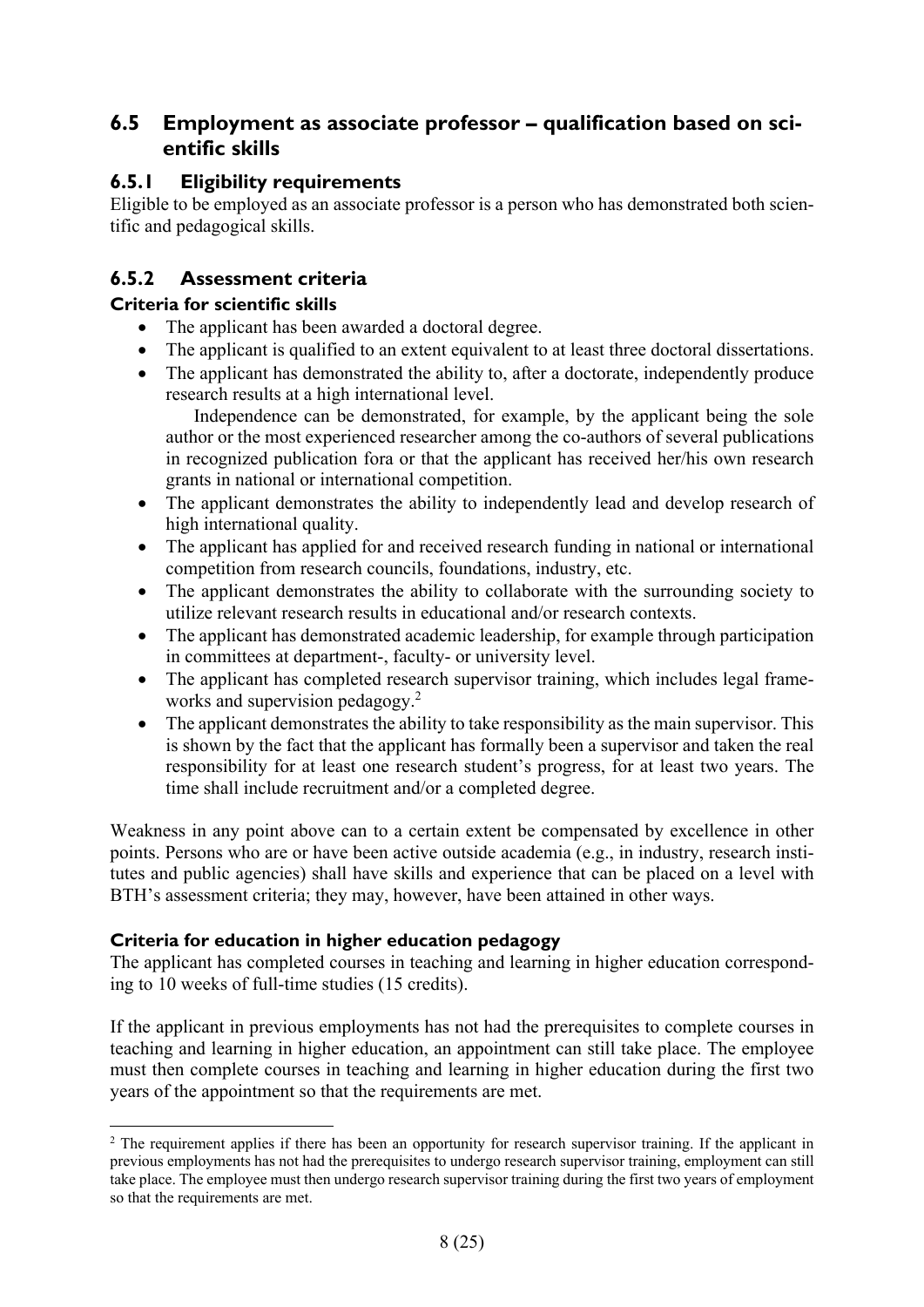#### **Criteria for pedagogical skills**

The applicant shall demonstrate good teaching skills, good knowledge of students' learning, good collaboration with students, colleagues and society and good contributions to pedagogical activities.

To meet the requirements for pedagogical skills, all four assessment criteria must be met. The assessment criteria are described in more detail in section 7.

Persons who are or have been active outside academia (e.g., in industry, research institutes and public agencies) shall have skills and experience that can be placed on a level with BTH's assessment criteria; they may, however, have been attained in other ways.

#### **Additional criteria**

The applicant shall demonstrate very good research activities and good pedagogical activities during the last five-year period and potential for further development. Consideration shall be given to illness and parental leave. Some consideration may also be given to other special reasons that during the past five-year period have affected the time available for research and educational activities. These reasons can, e.g., be appointment as head of department or dean, teaching administration or other similar circumstances.

When recruiting, the position profile may describe additional criteria and prioritized areas as well as how criteria should be weighed.

#### **6.5.3 Expert evaluation procedure**

Expert evaluations shall be obtained from at least two experts, of which at least one shall focus on assessing the pedagogical skills, i.e., carry out a pedagogical expert evaluation of primarily the pedagogical portfolio. Of the other experts, at least one shall carry out an evaluation of the scientific skills and other relevant experiences based on a subject perspective for the employment.

If evaluations are obtained from two or more persons, women and men shall be represented equally. This does not apply, however, if there are extraordinary reasons to the contrary.

#### **6.6 Promotion to associate professor – qualification based on scientific skills**

For promotion to associate professor – qualification based on scientific skills, the same assessment criteria (see section 6.5.2) and rules for expert evaluation (see section 6.5.3) apply as for employment, with the exception of the modifications and additions described below:

- The applicant has an employment for an indefinite period as a senior lecturer at BTH of at least 50%.
- The applicant has completed research supervisor training, which includes legal frameworks and supervision pedagogy.
	- Weakness in this point cannot be compensated by excellence in other points.
- The applicant demonstrates the ability to take responsibility as the main supervisor. This is shown by the fact that the applicant has formally been a supervisor and taken the real responsibility for at least one research student's progress, for at least two years. The time shall include recruitment and/or a completed degree.

Weakness in this point cannot be compensated by excellence in other points.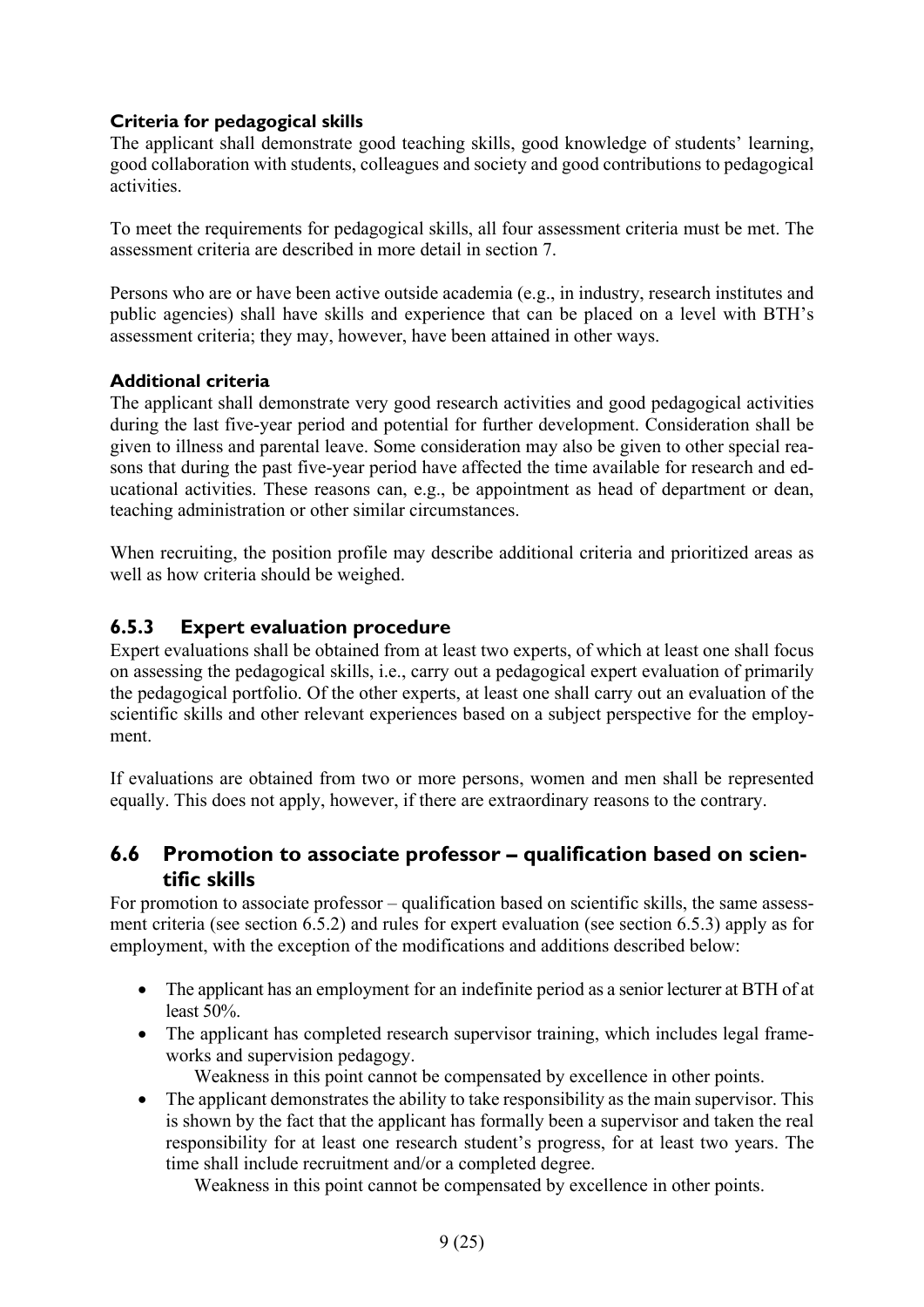The applicant has completed courses in teaching and learning in higher education corresponding to 10 weeks of full-time studies (15 credits). Weakness in this point cannot be compensated by excellence in other points.

#### **6.7 Employment as associate professor – qualification based on pedagogical skills**

#### **6.7.1 Eligibility requirements**

Eligible to be employed as an associate professor is a person who has demonstrated both scientific and pedagogical skills.

#### **6.7.2 Assessment criteria**

#### **Criteria for scientific skills**

- The applicant has been awarded a doctoral degree.
- The applicant has demonstrated the ability to, after a doctoral degree, independently publish research results of high quality.

Independence can be demonstrated, for example, by the applicant being the sole author or the most experienced researcher among the co-authors of publications in recognized publication fora or that the applicant has received her/his own re-search grants in national or international competition.

• The applicant has completed research supervisor training, which includes legal frameworks and supervision pedagogy.<sup>3</sup>

#### **Criteria for education in higher education pedagogy**

The applicant has completed courses in teaching and learning in higher education corresponding to 10 weeks of full-time studies (15 credits).

#### **Criteria for pedagogical skills**

The applicant shall demonstrate very good teaching skills, very good knowledge of students' learning, very good collaboration with students, colleagues and society and very good contributions to pedagogical activities.

To meet the requirements for pedagogical skills, all four assessment criteria must be met. The assessment criteria are described in more detail in section 7.

Persons who are or have been active outside academia (e.g., in industry, research institutes and public agencies) shall have skills and experience that can be placed on a level with BTH's assessment criteria; they may, however, have been attained in other ways.

#### **Additional criteria**

The applicant shall demonstrate basic research activities and very good pedagogical activities during the last five-year period and potential for further development. Consideration shall be given to illness and parental leave. Some consideration may also be given to other special rea-

<sup>&</sup>lt;sup>3</sup> The requirement applies if there has been an opportunity for research supervisor training. If the applicant in previous employments has not had the prerequisites to undergo research supervisor training, employment can still take place. The employee must then undergo research supervisor training during the first two years of employment so that the requirements are met.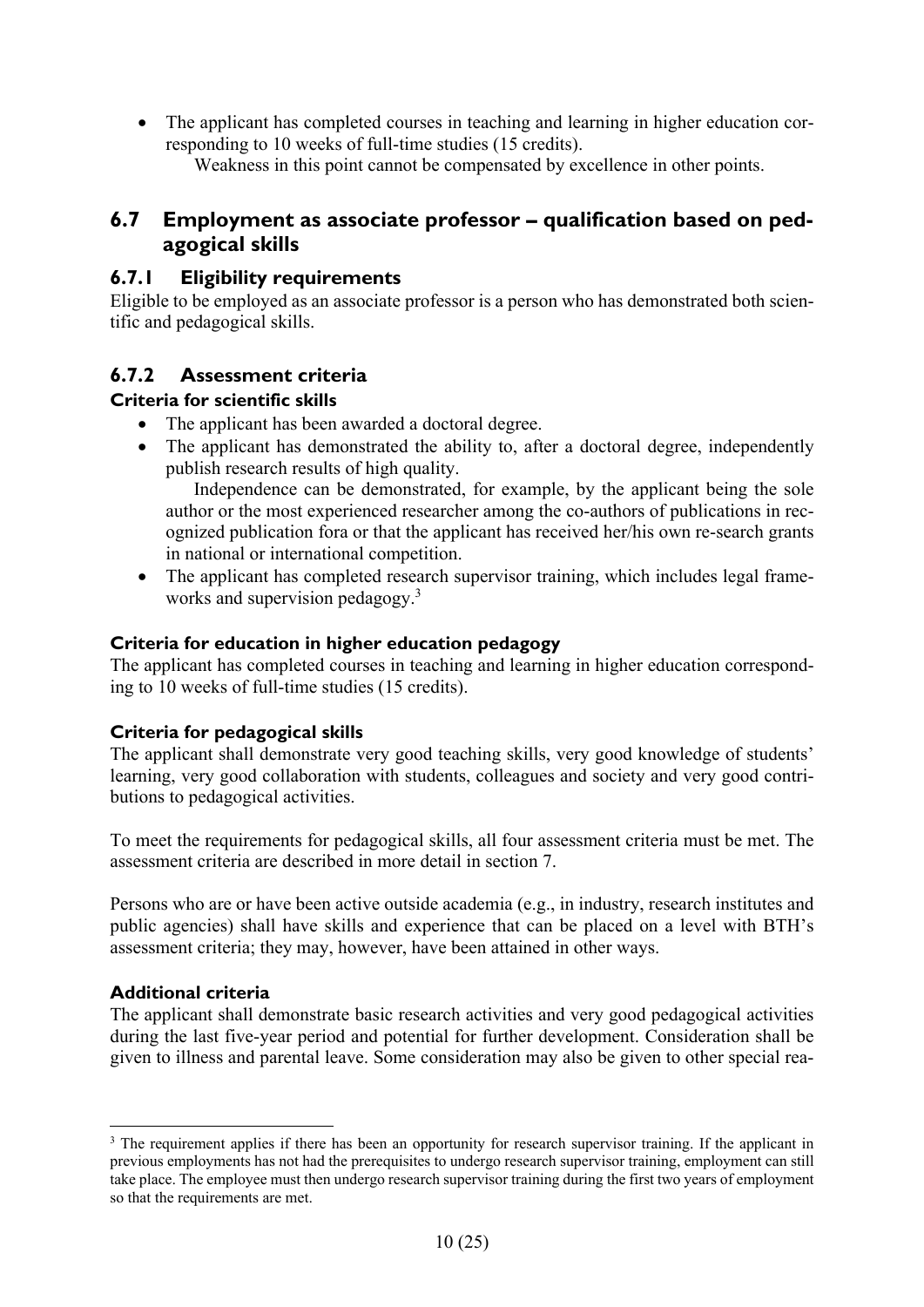sons that during the past five-year period have affected the time available for research and educational activities. These reasons can, e.g., be appointment as head of department or dean, teaching administration or other similar circumstances.

When recruiting, the position profile may describe additional criteria and prioritized areas as well as how criteria should be weighed.

#### **6.7.3 Expert evaluation procedure**

Expert evaluations shall be obtained from at least three experts, of which at least two shall focus on assessing the pedagogical skills, i.e., carry out a pedagogical expert evaluation of primarily the pedagogical portfolio. Of the other experts, at least one shall carry out an evaluation of the scientific skills and other relevant experiences.

If evaluations are obtained from two or more persons, women and men shall be represented equally. This does not apply, however, if there are extraordinary reasons to the contrary.

#### **6.8 Promotion to associate professor – qualification based on pedagogical skills**

For promotion to associate professor – qualification based on scientific skills, the same assessment criteria (see section 6.7.2) and rules for expert evaluation (see section 6.7.3) apply as for employment, with the exception of the modifications and additions described below:

- The applicant has an employment for an indefinite period as a senior lecturer at BTH of at least 50%.
- The applicant has, after a doctorate, published high-quality research results in recognized publication fora to the extent corresponding to at least one doctoral dissertation. These shall include independently produced research results of high quality in recognized publication fora in subject didactics corresponding to at least one licentiate dissertation.
- The applicant has been a supervisor at various levels in higher education.
- The applicant's course evaluations over the past five years show good results.

### **6.9 Appointment to docent**

#### **6.9.1 Eligibility requirements**

A person who has been awarded a doctoral degree and considers her-/himself to meet BTH's criteria for docent can apply to be appointed to unsalaried docent in a specific subject (see sections 2 and 3 on page 3). On condition that an appointment to unsalaried docent is assessed as being of service to research and education at BTH, the applicant can be appointed upon successful examination.

For applicants without an employment for an indefinite period at BTH, the head of the department concerned must describe the applicant's contribution to the department's activities and justify the benefit to the department with an unsalaried docent in the applicant's subject.

#### **6.9.2 Assessment criteria**

#### **Criteria for scientific skills**

- The applicant has been awarded a doctoral degree.
- The applicant is qualified to an extent equivalent to at least two doctoral dissertations.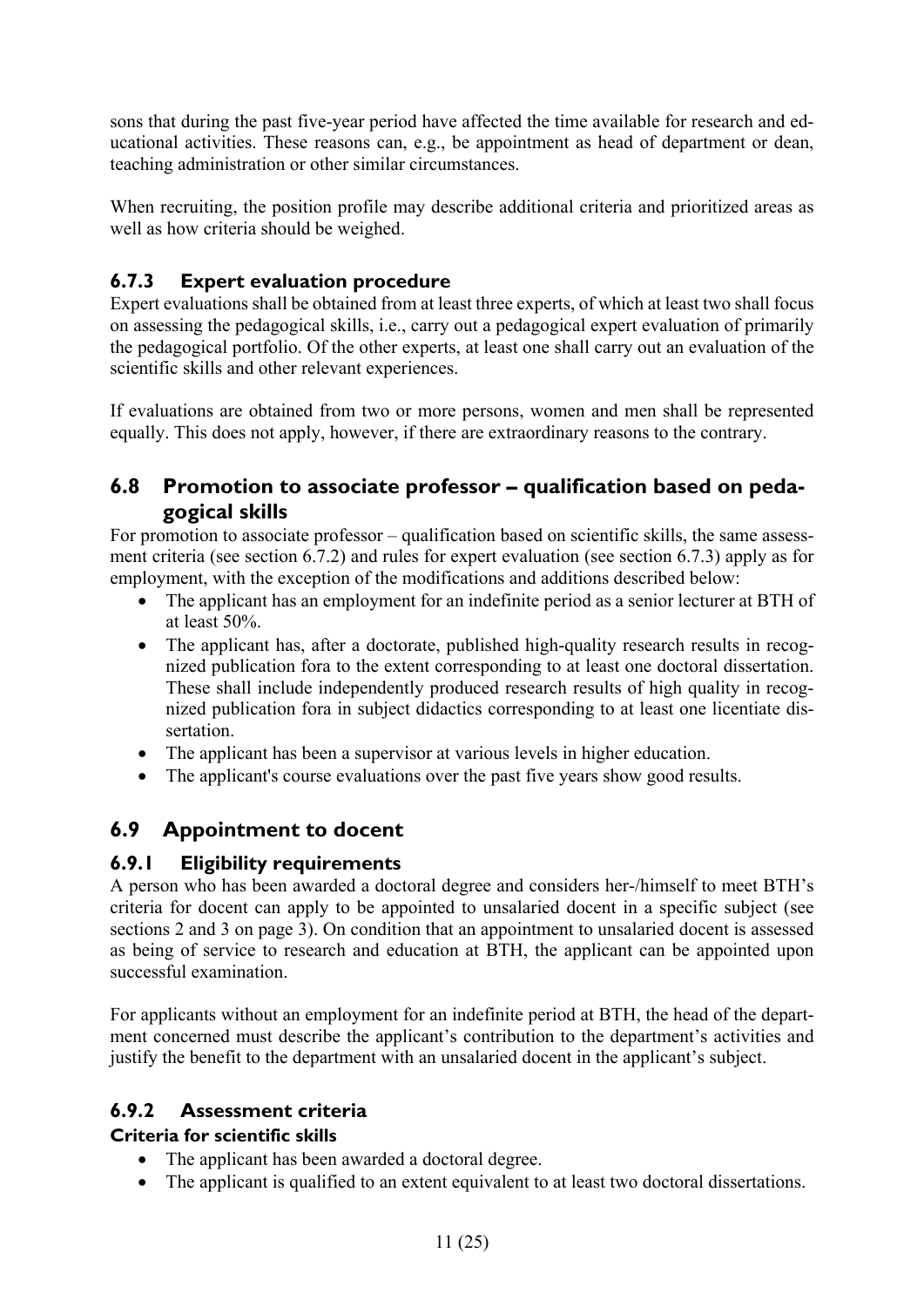• The applicant has demonstrated the ability to, after a doctorate, independently produce research results at a high international level.

Independence can be demonstrated, for example, by the applicant being the sole author or the most experienced researcher among the co-authors of some publications in recognized publication fora or that the applicant has received her/his own re-search grants in national or international competition.

- The applicant demonstrates the ability to independently lead and develop research of high international quality.
- The applicant has applied for research funding in national or international competition from research councils, foundations, industry, etc.
- The applicant demonstrates the ability to collaborate with the surrounding society to utilize relevant research results in educational and/or research contexts.
- The applicant has completed research supervisor training, which includes legal frameworks and supervision pedagogy.
- The applicant demonstrates the ability to take responsibility as the main supervisor. This is shown by the fact that the applicant has had both formal and real responsibility as a supervisor for at least one doctoral student's progress, for at least one year.

#### **Criteria for education in higher education pedagogy**

The applicant has completed courses in teaching and learning in higher education corresponding to 10 weeks of full-time studies (15 credits).

#### **Criteria for pedagogical skills**

The applicant demonstrates good teaching skills, especially with a focus on supervision at different levels in higher education and basic contributions to pedagogical activities.

To meet the requirements for pedagogical skills, both assessment criteria must be met. The assessment criteria are described in more detail in section 7.

Persons who are or have been active outside academia (e.g., in industry, research institutes and public agencies) shall have skills and experience that can be placed on a level with BTH's assessment criteria; they may, however, have been attained in other ways.

#### **Additional criteria**

The applicant shall demonstrate very good research activities during the last five-year period and potential for further development. Consideration shall be given to illness and parental leave. Some consideration may also be given to other special reasons that during the past five-year period have affected the time available for research and educational activities. These reasons can, e.g., be appointment as head of department or dean, teaching administration or other similar circumstances.

#### **6.9.3 Expert evaluation procedure**

Expert evaluations shall be obtained from at least two experts who shall carry out evaluations of the scientific skills and other relevant experiences.

If evaluations are obtained from two or more persons, women and men shall be represented equally. This does not apply, however, if there are extraordinary reasons to the contrary.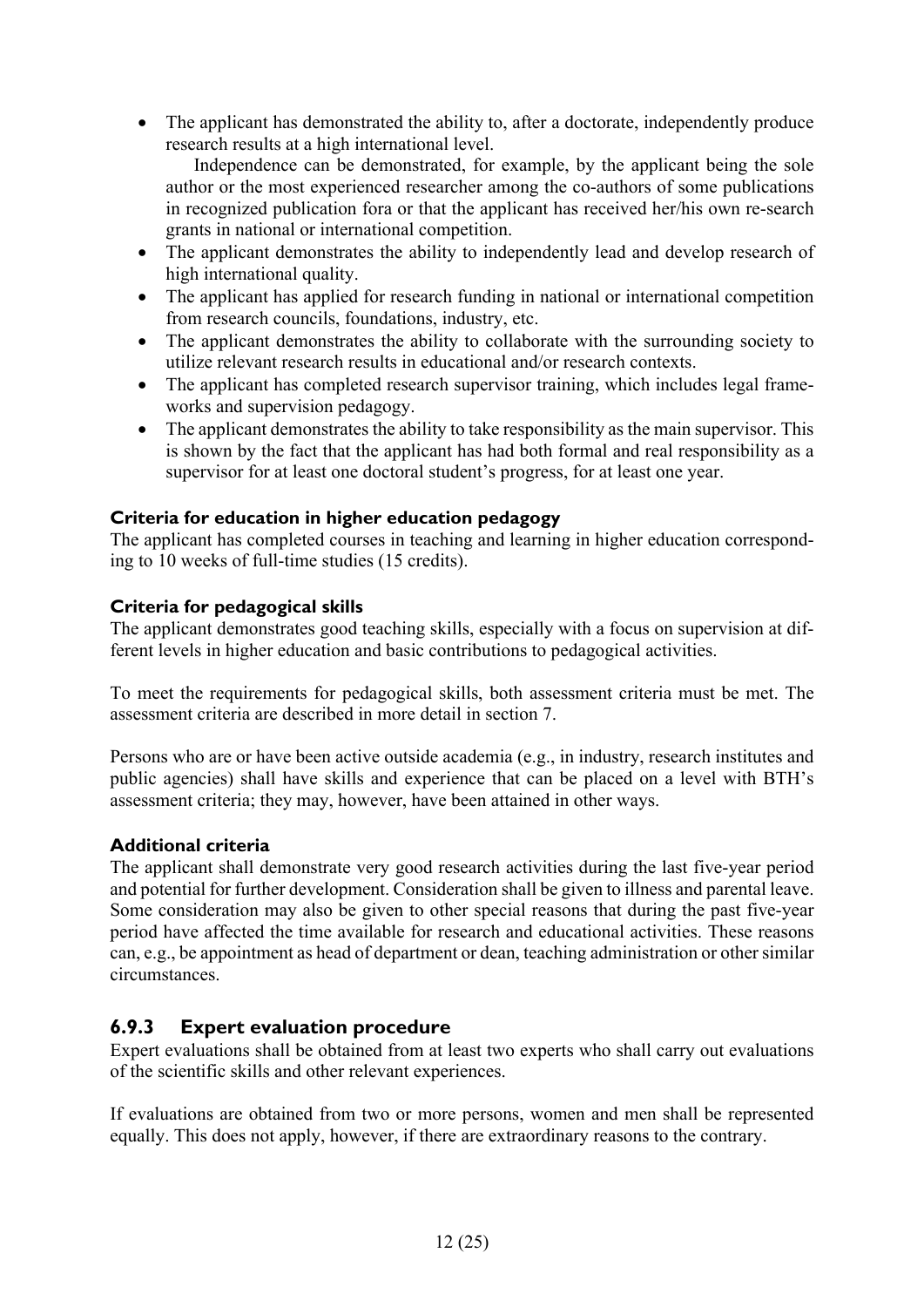#### **6.10 Employment as senior lecturer**

#### **6.10.1 Eligibility requirements**

*The Higher Education Ordinance (HF Chap. 4, § 4): Eligible to be employed as a senior lecturer except in disciplines in the fine, applied and performing arts is a person who has:* 

- *been awarded a doctoral degree or has equivalent scientific competence or other professional skills that are of significance regarding the subject content of the employment and the work tasks it will involve,*
- *demonstrated pedagogical skills.*

#### **6.10.2 Assessment criteria**

#### **Criteria for scientific skills**

- The applicant has been awarded a doctoral degree or has equivalent scientific competence or other professional skills that are of significance regarding the subject content of the employment and the work tasks it will involve.
- The applicant demonstrates the ability to produce high quality research results that have been published in renowned international journals or other recognized publication fora.
- The applicant demonstrates the ability to conduct and develop research of high quality.

#### **Criteria for education in higher education pedagogy**

The applicant has completed courses in teaching and learning in higher education corresponding to 10 weeks of full-time studies (15 credits).

If the applicant in previous employments has not had the prerequisites to complete courses in teaching and learning in higher education, an appointment can still take place. The employee must then complete courses in teaching and learning in higher education during the first two years of the appointment so that the requirements are met.

#### **Criteria for pedagogical skills**

The applicant shall demonstrate good teaching skills, good knowledge of students' learning, good collaboration with students, colleagues and society and basic contributions to pedagogical activities.

To meet the requirements for pedagogical skills, all four assessment criteria must be met. The assessment criteria are described in more detail in section 7.

Persons who are or have been active outside academia (e.g., in industry, research institutes and public agencies) shall have skills and experience that can be placed on a level with BTH's assessment criteria; they may, however, have been attained in other ways.

#### **Additional criteria**

The applicant shall demonstrate good research activity and good pedagogical activity during the last three-year period and potential for further development. Consideration shall be given to illness and parental leave. Some consideration may also be given to other special reasons that during the past five-year period have affected the time available for research and educational activities. These reasons can, e.g., be appointment as head of department or dean, teaching administration or other similar circumstances.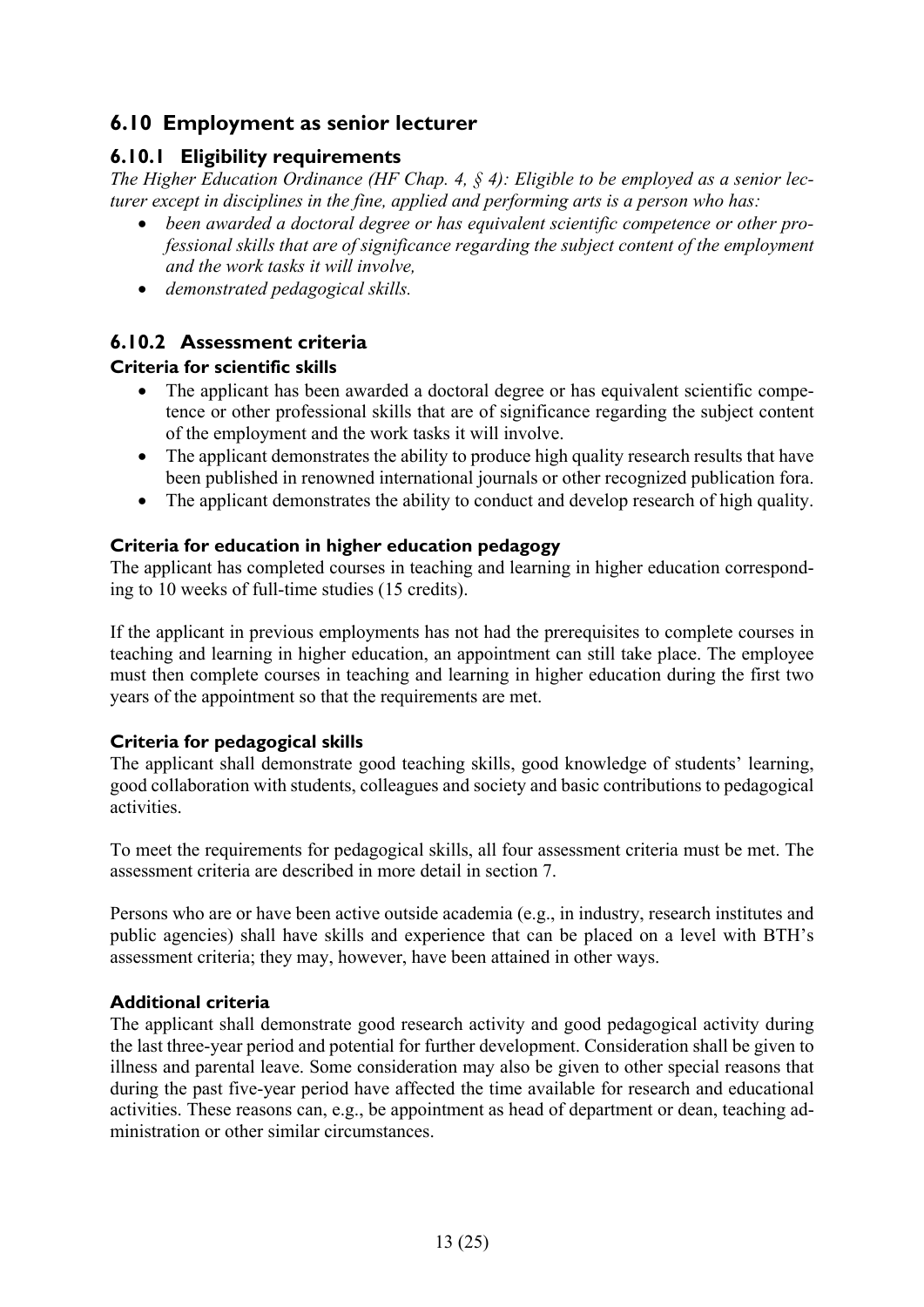When recruiting, the position profile may describe additional criteria and prioritized areas as well as how criteria should be weighed.

#### **6.10.3 Expert evaluation procedure**

Expert evaluations shall be obtained from at least two experts, of which at least one shall focus on assessing the pedagogical skills, i.e., carry out a pedagogical expert evaluation of primarily the pedagogical portfolio. Of the other experts, at least one shall carry out an evaluation of the scientific skills and other relevant experiences based on a subject perspective for the employment.

If evaluations are obtained from two or more persons, women and men shall be represented equally. This does not apply, however, if there are extraordinary reasons to the contrary.

#### **6.11 Promotion to senior lecturer**

#### **6.11.1 Promotion from lecturer, first lecturer or senior lecturer of practice**

For promotion to senior lecturer, the same assessment criteria (see section 6.10.2) and rules for expert evaluation (see section 6.10.3) apply as for employment, with the exception of the modifications and additions described below:

- The applicant has an employment for an indefinite period as a lecturer, a first lecturer or a senior lecturer of practice at BTH of at least 50%.
- The applicant has been awarded a doctoral degree.
- The applicant has completed courses in teaching and learning in higher education corresponding to 10 weeks of full-time studies (15 credits). Weakness in this point cannot be compensated by excellence in other points.

#### **6.11.2 Promotion from associate senior lecturer**

For promotion to senior lecturer, the same assessment criteria (see section 6.10.2) and rules for expert evaluation (see section 6.10.3) apply as for employment, with the exception of the modifications and additions described below:

- The applicant has shown continued scientific publication after completing her/his doctoral degree.
- The applicant has completed courses in teaching and learning in higher education corresponding to 10 weeks of full-time studies (15 credits). Weakness in this point cannot be compensated by excellence in other points.

#### **6.12 Employment as adjunct senior lecturer**

Through the employment as an adjunct senior lecturer, important competence is linked to BTH at the same time as a mutual exchange of knowledge can take place between BTH and the surrounding society. A person employed as an adjunct senior lecturer shall have her/his main professional activities located outside the higher education system. The employment as an adjunct senior lecturer is supported by the *Agreement on time-limited employment of adjunct*  teachers<sup>4</sup>. Such an employment should normally comprise about 20% of a full-time employment but may be higher in certain cases. An adjunct senior lecturer may be employed until further notice, however, for a maximum of two years. Such an employment may be renewed without further ado.

<sup>4</sup> According to the collective agreement concluded between the Swedish Employers' Agency and OFR/S, Saco-S and Seko 2011-12-14, *Agreement on time-limited employment of adjunct teachers*.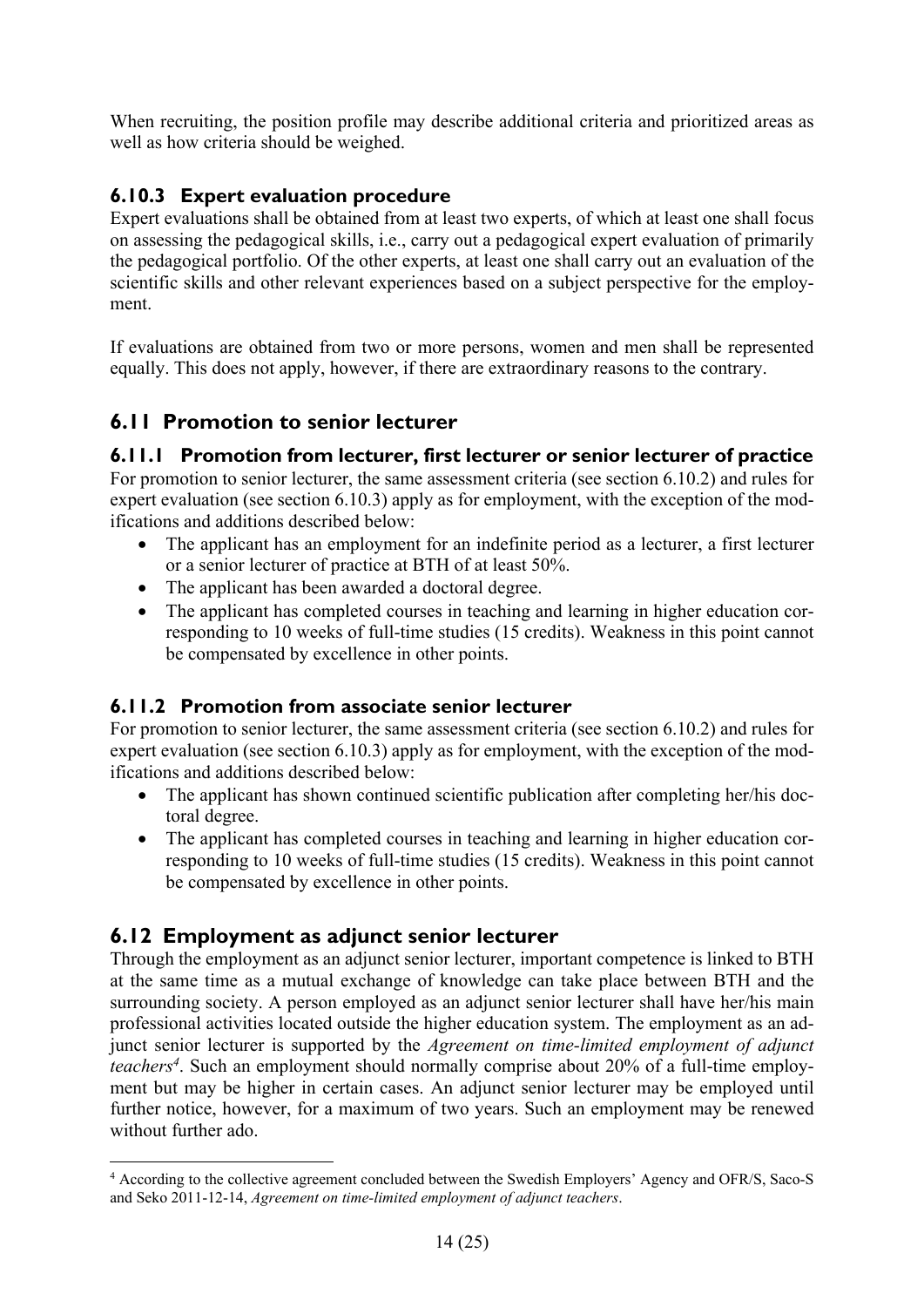An adjunct senior lecturer at BTH shall conduct high-quality work and have skills and experience that can be placed on a level with BTH's criteria for scientific and pedagogical skills for senior lecturers, however, they may have been achieved in other ways. In the expert evaluation, special consideration shall be given to other professional skills and established experience.

#### **Expert evaluation procedure**

Expert evaluation shall be made unless it is obviously unnecessary for the examination of the skills. Expert evaluations shall be obtained from at least one expert who shall carry out an evaluation of the scientific skills, pedagogic experience and other relevant experiences based on a subject perspective for the employment.

If evaluations are obtained from two or more persons, women and men shall be represented equally. This does not apply, however, if there are extraordinary reasons to the contrary.

#### **6.13 Employment as guest senior lecturer**

The purpose of an employment as a guest senior lecturer is for BTH to create room for new impulses regarding pedagogical and/or scientific activities by temporarily establishing contact with a person from primarily another higher education institution. A guest senior lecturer shall normally have her/his professional activities located in a Swedish or foreign university or in another societal sector of importance to BTH. An employment as a guest senior lecturer can be limited in time to two years with the support of LAS, § 5.

A guest senior lecturer at BTH shall carry out work of high quality in her/his subject field and in accordance with BTH's criteria for senior lecturers.

A guest senior lecturer is not to have any career-based connection to BTH. Exceptions can be made if special circumstances exist.

#### **Expert evaluation procedure**

Expert evaluation shall be made unless it is obviously unnecessary for the examination of the skills. Expert evaluations shall be obtained from at least two experts, of which at least one shall focus on assessing the pedagogical skills, i.e. carry out a pedagogical expert evaluation of primarily the pedagogical portfolio. Of the other experts, at least one shall carry out an evaluation of the scientific skills and other relevant experiences based on a subject perspective for the employment.

If evaluations are obtained from two or more persons, women and men shall be represented equally. This does not apply, however, if there are extraordinary reasons to the contrary.

#### **6.14 Employment as associate senior lecturer**

*The Higher Education Ordinance (HF Chap. 4 § 12a): An associate senior lecturer may be employed until further notice but for no longer than four years; the total period of employment may not, however, exceed six years which will be determined by the higher education institution before the appointment. The purpose of the appointment is to give the teacher the possibility to develop her/his independence as a researcher and acquire both the scientific and the pedagogical skills required for employment as senior lecturer.*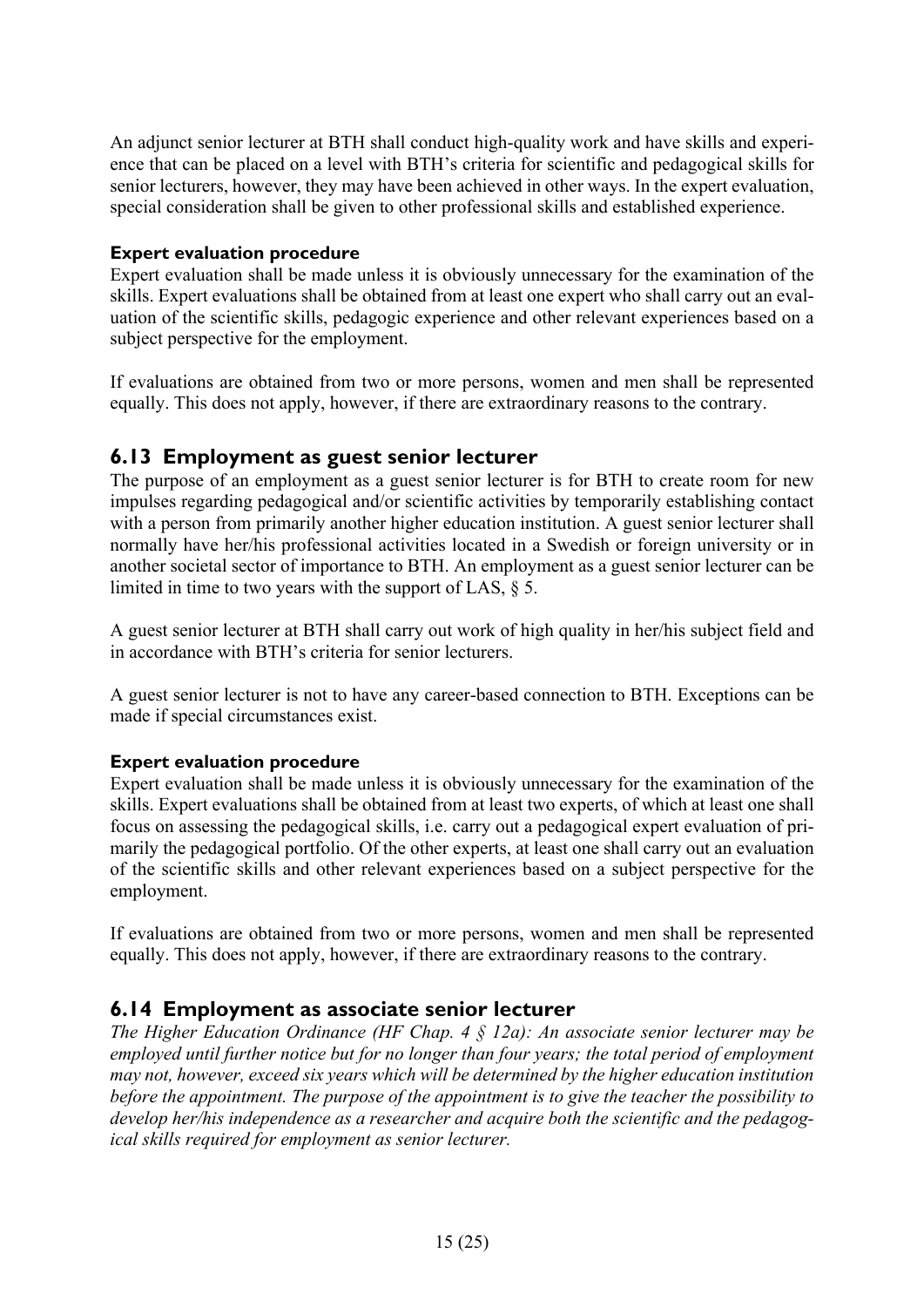*An appointment according the first paragraph may be extended for a maximum of two years in total, if due to the associate senior lecturer's illness, parental leave or other exceptional reasons additional time is needed to attain the purpose of the appointment.* 

#### **6.14.1 Eligibility requirements**

*Eligible to be employed as an associate senior lecture is a person who has been awarded a doctoral degree or have attained equivalent research competence. Preference should be given to those who were awarded a doctoral degree or attained equivalent research competence no more than five years prior to the application deadline for the employment as associate senior lecturer. Persons who have been awarded a doctoral degree or attained equivalent competence earlier can be considered for the employment if special reasons exist. Special reasons refer to leave due to illness, parental leave or other similar circumstances (HF Chap. 4 § 12a).* 

#### **Additional criteria**

When recruiting, the position profile may describe additional criteria and prioritized areas as well as how criteria should be weighed.

#### **6.14.2 Expert evaluation procedure**

Expert evaluations shall be obtained from at least one expert who shall carry out an evaluation of the scientific skills and other relevant experiences based on a subject perspective for the employment.

If evaluations are obtained from two or more persons, women and men shall be represented equally. This does not apply, however, if there are extraordinary reasons to the contrary.

#### **6.14.3 Examination for eligibility for senior lecturer**

An associate senior lecturer must have applied for promotion to senior lecturer in accordance with section 6.11.2, no later than six months before the end of her/his employment as an associate senior lecturer.

#### **6.15 Employment as postdoctor**

An employment as a postdoctor aims to give the employee an early opportunity, after completing a doctoral degree, to develop their independence as a researcher and create conditions for further merit. Anyone who is employed as a postdoctor shall mainly conduct research. Teaching can also be included in the tasks, however, up to a maximum of one-fifth of the working hours. Decisions on employment as a postdoctor are made with the support of the *Agreement on fixed*term employment as a postdoctor.<sup>5</sup> A postdoctor may be employed until further notice for a period of up to three years. The employment may be extended, if necessary to achieve the purpose of the employment. However, the total period of employment must not exceed three years.

Such an employment may be extended if there are special reasons. Special reasons refer to leave due to illness, parental leave, positions of trust within trade unions, military service, or other similar circumstances as well as clinical service or service/ assignments relevant to the subject area.

<sup>&</sup>lt;sup>5</sup> According to the collective agreement concluded between the Swedish Employers' Agency and OFR/S and Saco-S 2021-11-19, *Agreement on fixed-term employment as a postdoctor*.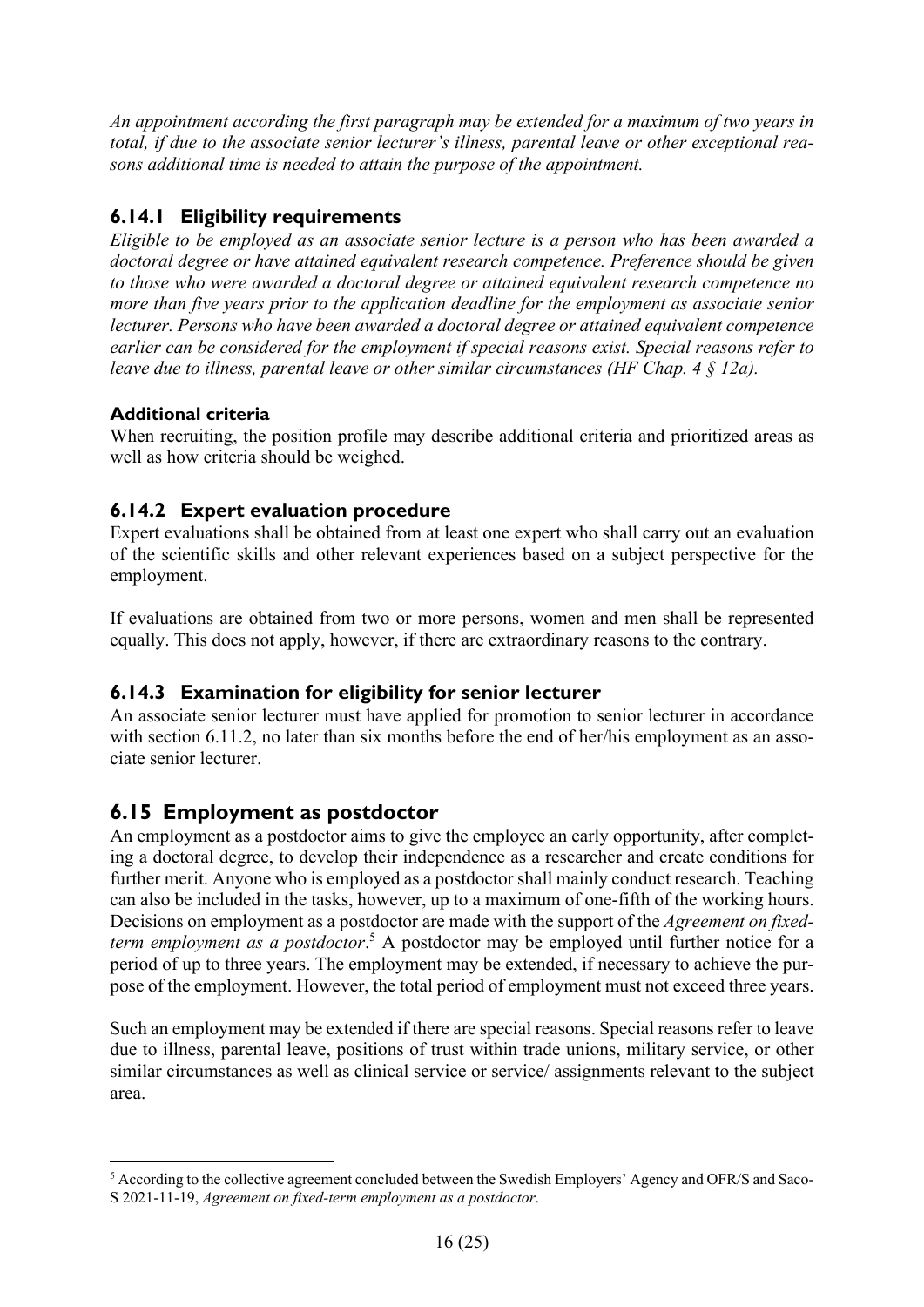A prerequisite for the application of this agreement is that the employee has not previously been employed as a postdoctor under the agreement for more than one year in the same or related subject area at the same employer.

#### **6.15.1 Eligibility requirements**

Eligible to be employed as a postdoctor is a person who has been awarded a doctoral degree or has a foreign degree assessed to be equivalent to a doctoral degree.

This requirement must be met at the latest at the time when the employment decision is made.

Preference should be given to applicants who have been awarded their doctoral degree at most three years before the application deadline for the employment. Applicants who have been awarded their degree earlier can be considered for the employment if special reasons exist. Special reasons refer to leave due to illness, parental leave or other similar circumstances.

#### **Additional criteria**

When recruiting, the position profile may describe additional criteria and prioritized areas as well as how criteria should be weighed.

#### **6.15.2 Expert evaluation procedure**

Expert evaluation is not applied.

#### **6.16 Employment as first lecturer**

#### **6.16.1 Eligibility requirements**

Eligible to be employed as a first lecturer is a person who has an employment as a lecturer or a senior lecturer of practice at BTH of at least 50% and current and multi-year work experience of teaching in higher education corresponding to at least three years of full-time work.

#### **6.16.2 Assessment criteria**

#### **Criteria for scientific skills**

- The applicant has been awarded a second cycle university degree.
- The applicant demonstrates the ability to link current research to the subject area of her/his employment.

#### **Criteria for education in higher education pedagogy**

The applicant has completed courses in teaching and learning in higher education corresponding to 10 weeks of full-time studies (15 credits).

#### **Criteria for pedagogical skills**

The applicant shall demonstrate very good teaching skills, very good knowledge of students' learning, very good collaboration with students, colleagues and society and good contributions to pedagogical activities.

To meet the requirements for pedagogical skills, all four assessment criteria must be met. The assessment criteria are described in more detail in section 7.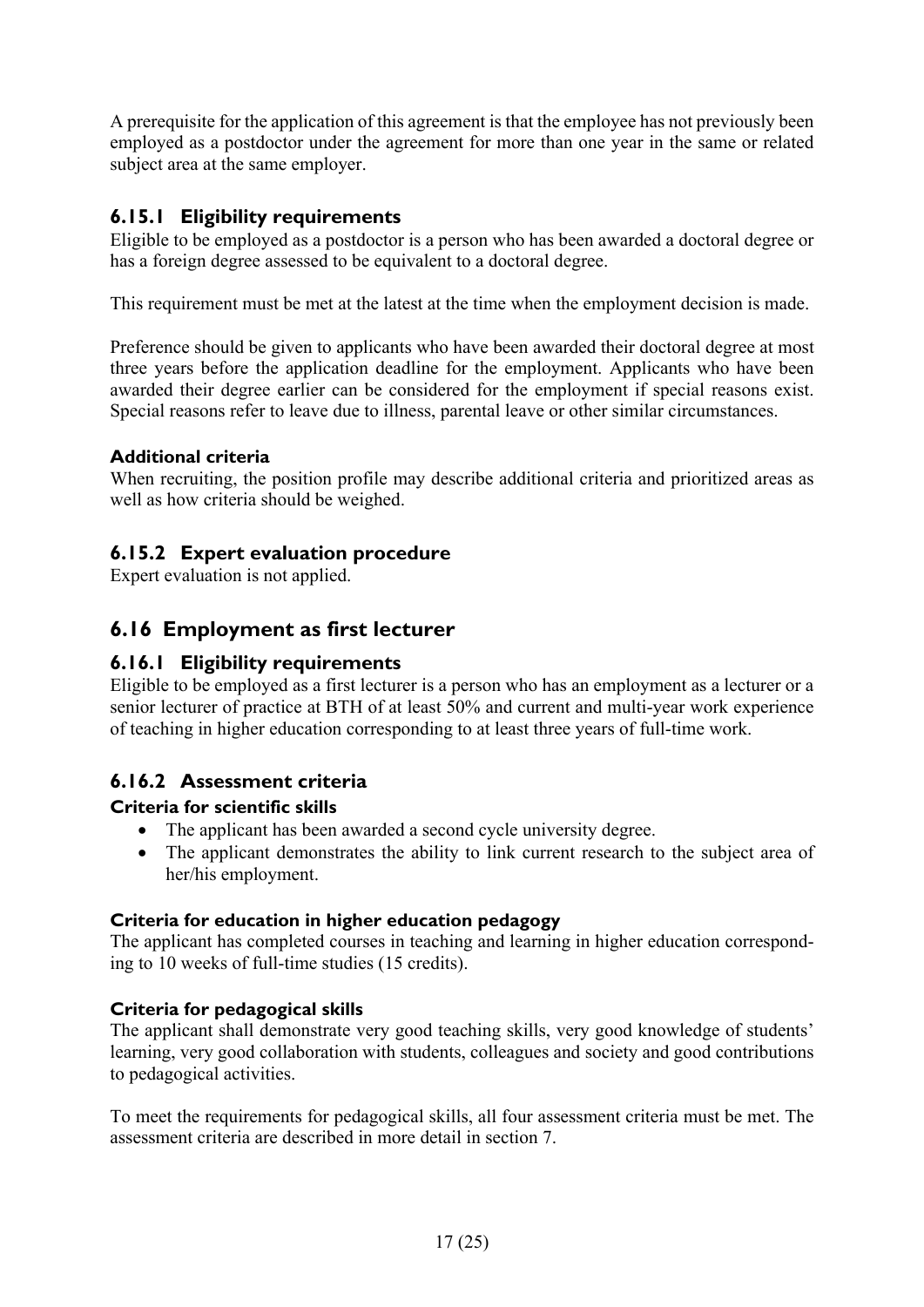Persons who are or have been active outside academia (e.g., in industry, research institutes and public agencies) shall have skills and experience that can be placed on a level with BTH's assessment criteria; they may, however, have been attained in other ways.

#### **Additional criteria**

The applicant shall demonstrate very good pedagogical activity during the last three-year period and potential for further development. Consideration shall be given to illness and parental leave during the last three-year period.

When recruiting, the position profile may describe additional criteria and prioritized areas as well as how criteria should be weighed.

#### **6.16.3 Expert evaluation procedure**

Expert evaluations shall be obtained from at least one expert who shall carry out a pedagogical expert evaluation of primarily the pedagogical skills and other relevant experiences based on a subject perspective for the employment.

If evaluations are obtained from two or more persons, women and men shall be represented equally. This does not apply, however, if there are extraordinary reasons to the contrary.

#### **6.17 Promotion to first lecturer**

For promotion to first lecturer, the same assessment criteria (see section 6.16.2) and rules for expert evaluation (see section 6.16.3) apply as for employment, with the exception of the modifications and additions described below:

- The applicant has current work experience of teaching in higher education corresponding to at least three years of full-time work.
- The applicant's course evaluations over the past three years show good results.
- The applicant has published at least one publication in a subject didactic forum, such as Lärarlärdom.
- The applicant has presented at a subject didactic forum, such as Lärarlärdom.
- The applicant has presented at least once at subject didactic seminar within BTH's pedagogical seminar series, or equivalent at departmental level.

The number of experts is increased to two and they also conduct an interview with the applicant.

#### **6.18 Employment as senior lecturer of practice**

The purpose of employment as senior lecturer of practice is to recruit staff with specific and strategically important knowledge and professional skills from business/the industry, the public sector or agencies/government bodies. The aim is to increase the educational activities' connection to business/the industry and the surrounding society and to make the educational activities more relevant to society. Research or own research education may be included in the work tasks.

#### **6.18.1 Eligibility requirements**

Eligible to be employed as a senior lecturer of practice is a person who has:

- completed a second cycle university degree,
- current and multi-year work experience from business/industry, the public sector or agencies/government bodies of special relevance for BTH,
- demonstrated pedagogical skills.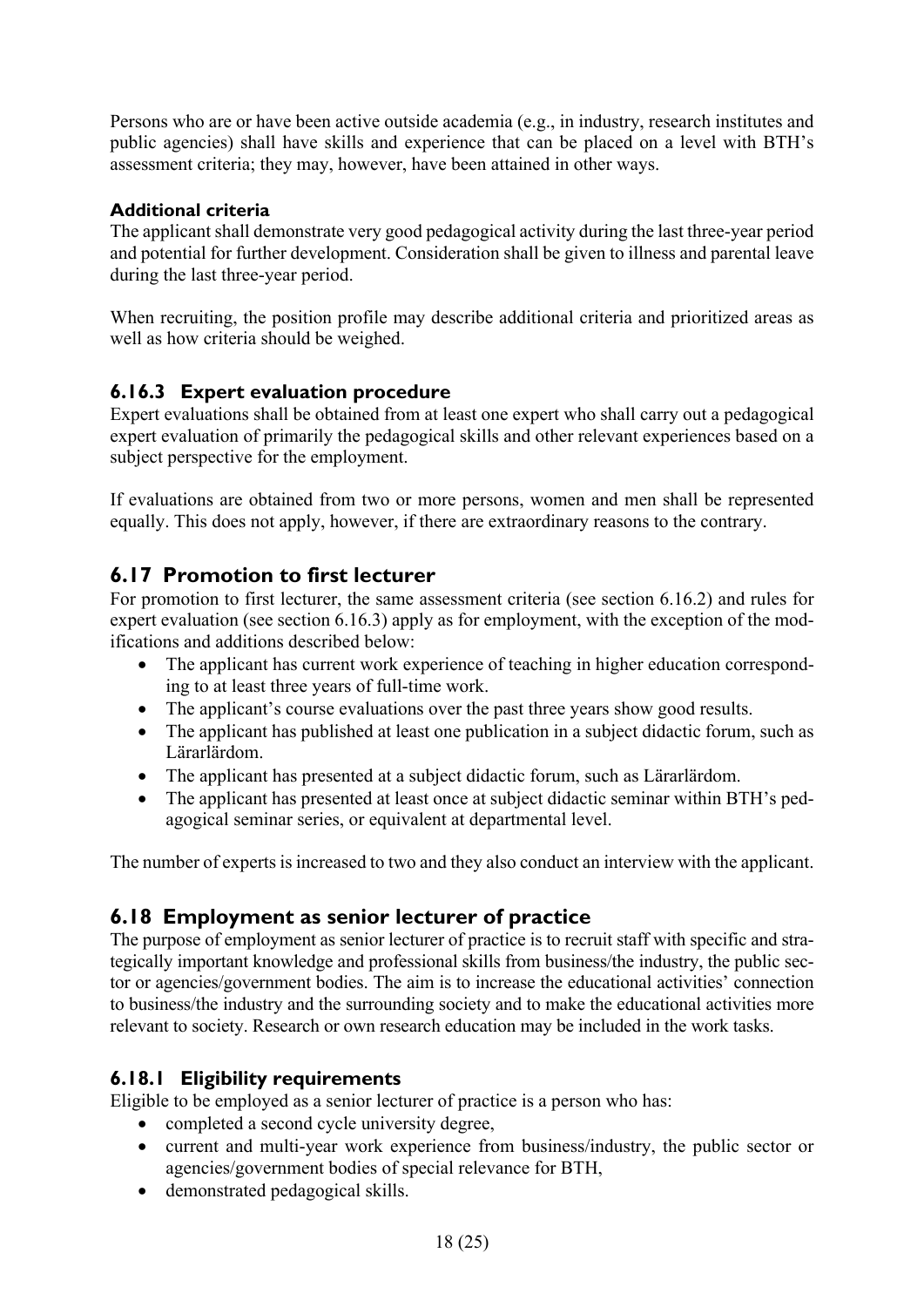#### **6.18.2 Assessment criteria**

#### **Criteria for scientific skills**

- The applicant has current and multi-year work experience (normally at least five years) from business/industry, the public sector or agencies/government bodies in an area with special relevance for BTH
- The applicant has a high level of professional skills that are important for the subject content of the employment.
- The applicant demonstrates the ability to lead and to develop education.

#### **Criteria for education in higher education pedagogy**

The applicant has completed courses in teaching and learning in higher education corresponding to 10 weeks of full-time studies (15 credits).

If the applicant in previous employments has not had the prerequisites to complete courses in teaching and learning in higher education, an appointment can still take place. The employee must then complete courses in teaching and learning in higher education during the first two years of the appointment so that the requirements are met.

#### **Criteria for pedagogical skills**

The applicant shall demonstrate good teaching skills and basic collaboration with students, colleagues and society.

To meet the requirements for pedagogical skills both assessment criteria must be met. The assessment criteria are described in more detail in section 7.

Persons who are or have been active outside academia (e.g., in industry, research institutes and public agencies) shall have skills and experience that can be placed on a level with BTH's assessment criteria; they may, however, have been attained in other ways.

#### **Additional criteria**

The applicant shall demonstrate the ability to collaborate with the surrounding society to utilize relevant professional experience in educational, research or development contexts.

When recruiting, the position profile may describe additional criteria and prioritized areas as well as how criteria should be weighed

#### **6.18.3 Expert evaluation procedure**

Expert evaluations shall be obtained from at least two experts. At least one expert shall carry out an evaluation of scientific skills, which includes professional experience in the relevant specialty area. At least one expert shall carry out an evaluation of pedagogical skills. The evaluation of pedagogical skills can be carried out by an internal expert or expert group, which is appointed by the recruitment committee.

If evaluations are obtained from two or more persons, women and men shall be represented equally. This does not apply, however, if there are extraordinary reasons to the contrary.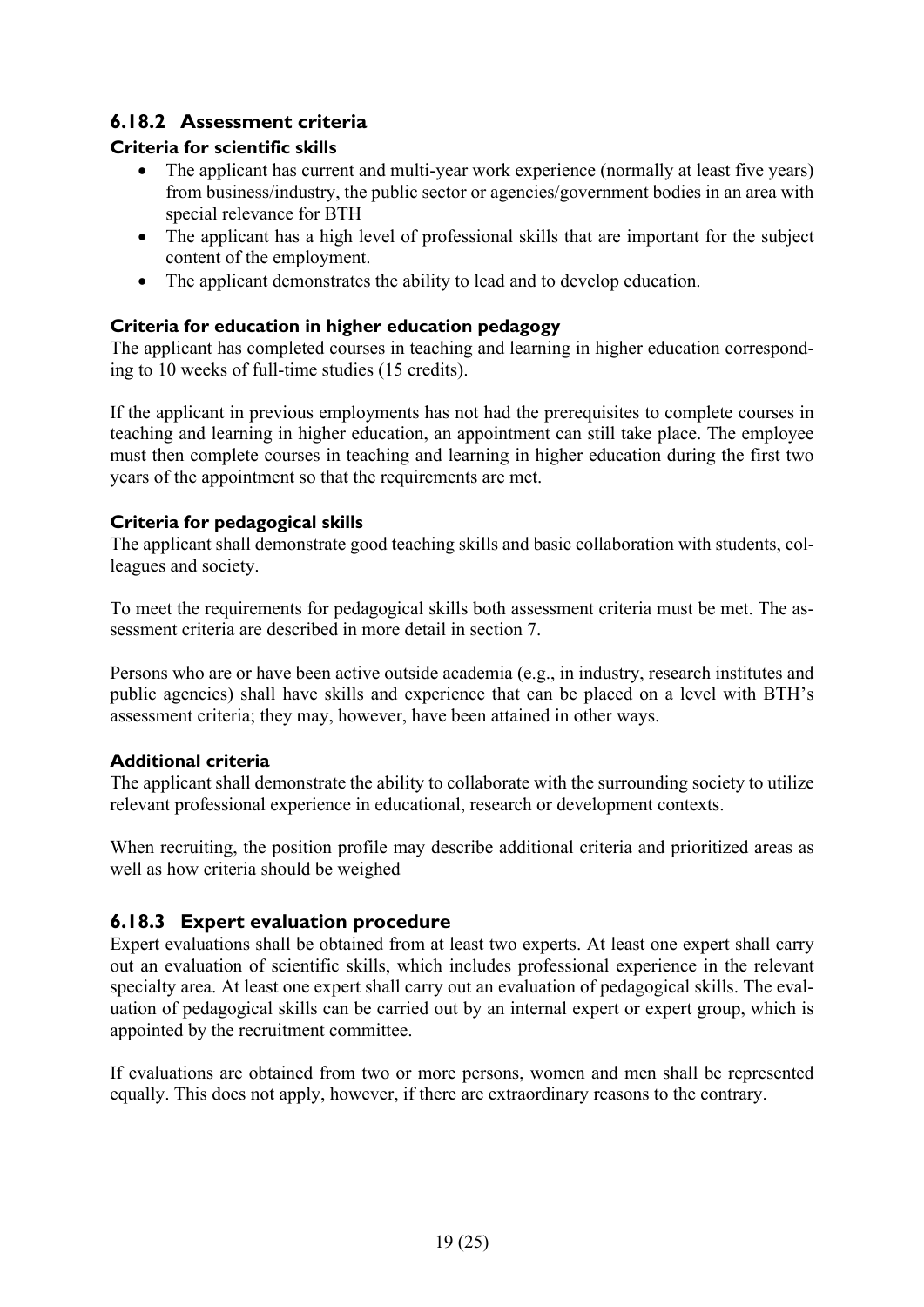#### **6.19 Promotion to senior lecturer of practice**

For promotion to first lecturer, the same assessment criteria (see section 6.18.2) and rules for expert evaluation (see section 6.18.3) apply as for employment, with the exception of the modifications and additions described below:

- The applicant has an employment for an indefinite period as a lecturer at BTH of at least 50%.
- The applicant has completed a second cycle university degree.
- The applicant has completed courses in teaching and learning in higher education corresponding to 10 weeks of full-time studies (15 credits).

#### **6.20 Employment as lecturer**

#### **6.20.1 Eligibility requirements**

Eligible to be employed as a lecturer is a person who has:

- completed a university degree of at least 180 higher education credits or has equivalent competence or other skill that is important regarding the employment's subject content and the work tasks that shall be included in the employment,
- demonstrated pedagogical skills.

#### **6.20.2 Assessment criteria**

#### **Criteria for scientific skills**

The applicant has been awarded a higher education degree of at least 180 higher education credits or has equivalent competence or other skills that are important regarding the subject content of the employment and the work tasks it will involve.

#### **Criteria for education in higher education pedagogy**

The applicant has completed courses in teaching and learning in higher education corresponding to 10 weeks of full-time studies (15 credits).

If the applicant in previous employments has not had the prerequisites to complete courses in teaching and learning in higher education, an appointment can still take place. The employee must then complete courses in teaching and learning in higher education during the first two years of the appointment so that the requirements are met.

#### **Criteria for pedagogical skills**

The applicant shall demonstrate good teaching skills and basic knowledge of students' learning.

To meet the requirements for pedagogical skills both assessment criteria must be met. The assessment criteria are described in more detail in section 7.

Persons who are or have been active outside academia (e.g., in industry, research institutes and public agencies) shall have skills and experience that can be placed on a level with BTH's assessment criteria; they may, however, have been attained in other ways.

#### **Additional criteria**

When recruiting, the position profile may describe additional criteria and prioritized areas as well as how criteria should be weighed.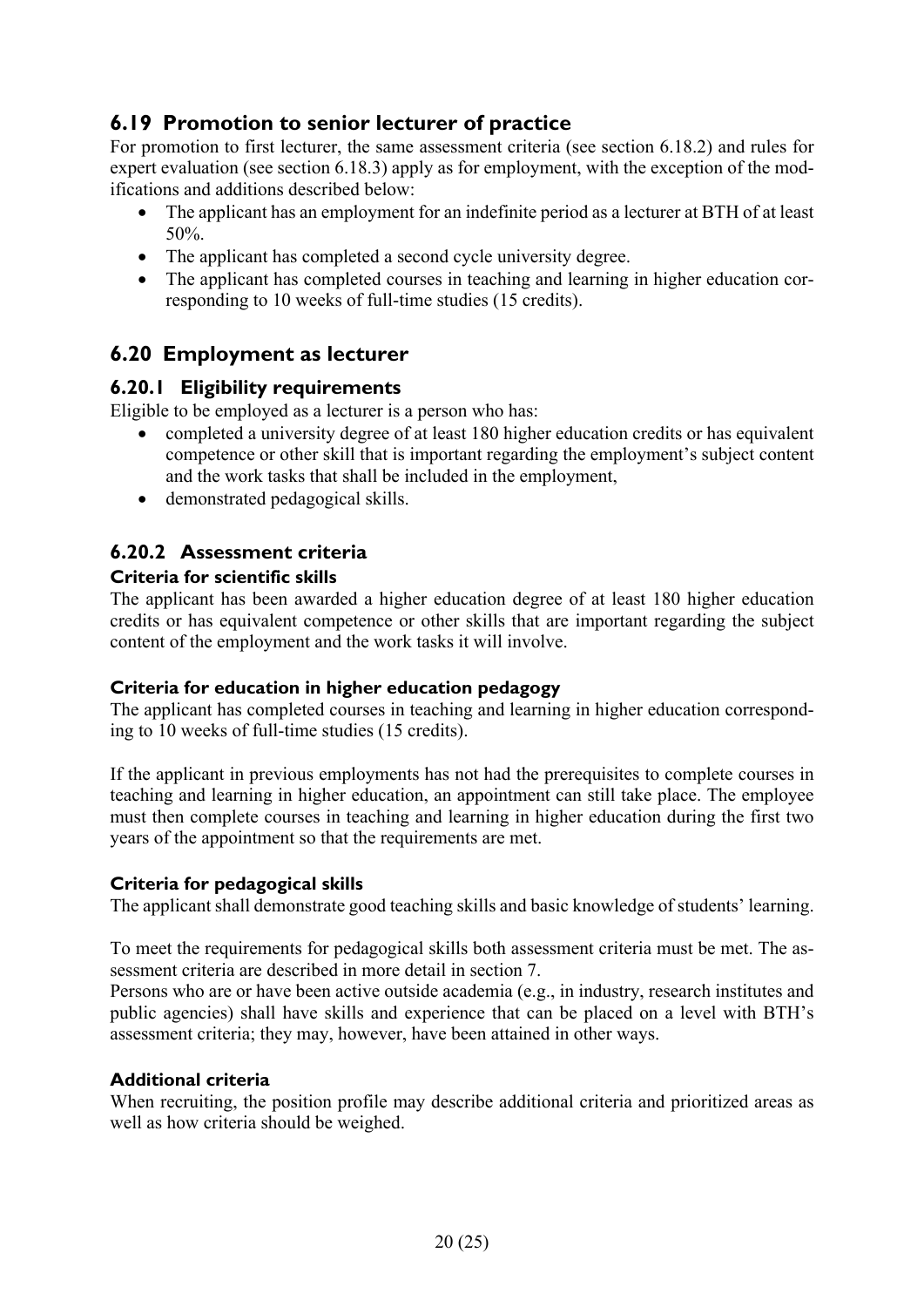#### **6.20.3 Expert evaluation procedure**

Expert evaluations shall be obtained from at least one expert who shall carry out an expert evaluation of the scientific- and pedagogical skills and other relevant experiences based on a subject perspective for the employment.

If evaluations are obtained from two or more persons, women and men shall be represented equally. This does not apply, however, if there are extraordinary reasons to the contrary.

#### **6.21 Employment as adjunct lecturer**

Through the employment as an adjunct lecturer, important competence is linked to BTH at the same time as a mutual exchange of knowledge can take place between BTH and the surrounding society. A person employed as an adjunct lecturer shall have her/his main professional activities located outside the higher education system. The employment as an adjunct lecturer is supported by the *Agreement on time-limited employment of adjunct teachers*<sup>6</sup>. Such an employment should normally comprise about 20% of a full-time employment but may be higher in certain cases. An adjunct lecturer may be employed until further notice, however, for a maximum of two years. Such an employment may be renewed without further ado.

An adjunct lecturer at BTH shall conduct high-quality work and have skills and experience that can be placed on a level with BTH's criteria for scientific and pedagogical skills for lecturers, however, they may have been achieved in other ways. In the expert evaluation, special consideration shall be given to other professional skills and established experience.

#### **Expert evaluation procedure**

Expert evaluation shall be made unless it is obviously unnecessary for the examination of the skills. Expert evaluations shall be obtained from at least one expert who shall carry out an evaluation of the scientific- and pedagogic skills and other relevant experiences based on a subject perspective for the employment.

If evaluations are obtained from two or more persons, women and men shall be represented equally. This does not apply, however, if there are extraordinary reasons to the contrary.

#### **6.22 Employment as guest lecturer**

The purpose of an employment as a guest lecturer is for BTH to create room for new impulses regarding pedagogical and/or scientific activities by temporarily establishing contact with a person from primarily another higher education institution. A guest lecturer shall normally have her/his professional activities located in a Swedish or foreign university or in another societal sector of importance to BTH. An employment as a guest lecturer can be limited in time to two years with the support of LAS, § 5.

A guest senior lecturer at BTH shall conduct work of high quality in her/his subject field and in accordance with BTH's criteria for senior lecturers.

A guest senior lecturer is not to have any career-based connection to BTH. Exceptions can be made if special circumstances exist.

<sup>6</sup> According to the collective agreement concluded between the Swedish Employers' Agency and OFR/S, Saco-S and Seko 2011-12-14, *Agreement on time-limited employment of adjunct teachers*.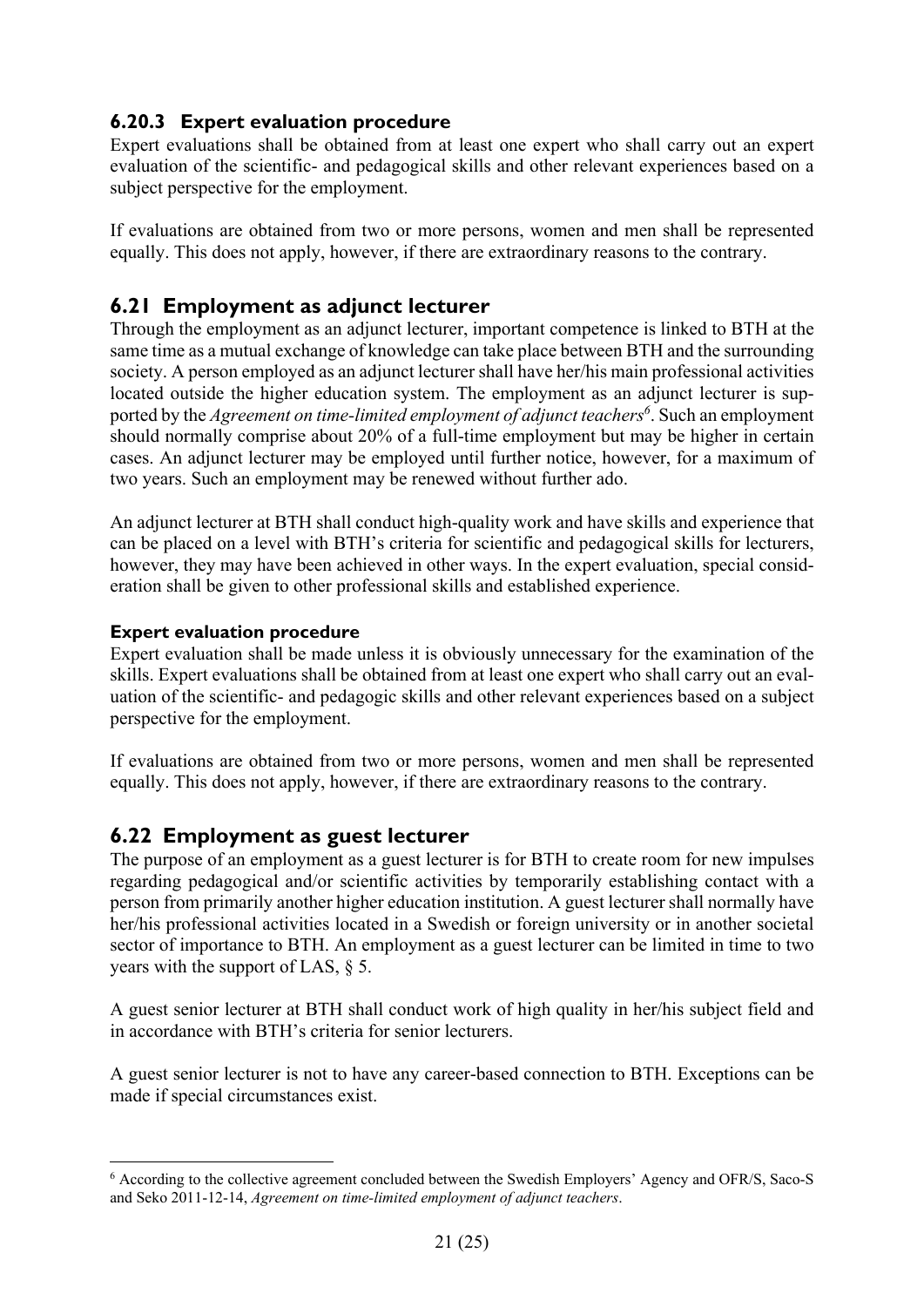#### **Expert evaluation procedure**

Expert evaluation shall be made unless it is obviously unnecessary for the examination of the skills. Expert evaluations shall be obtained from at least one expert who shall carry out an evaluation of the scientific- and pedagogic skills and other relevant experiences based on a subject perspective for the employment.

If evaluations are obtained from two or more persons, women and men shall be represented equally. This does not apply, however, if there are extraordinary reasons to the contrary.

#### **6.23 Employment as professor on artistic basis**

#### **6.23.1 Eligibility requirements**

*The Higher Education Ordinance (HF): A teacher in artistic activities may be employed until further notice, however, for a maximum of five years. Such an employment may be renewed. However, the total period of employment may not exceed ten years (HF Chap. 4, § 10).* 

*Eligible to be employed as a professor in the fine, applied and performing arts is a person who has demonstrated both artistic and pedagogical skills. (HF Chap. 4, § 3).* 

#### **6.23.2 Assessment criteria**

The applicant should be leading in her/his field of the fine, applied and performing arts. The quality of the work should be at the highest international level and, furthermore, the applicant shall possess both broad and deep knowledge in her/his artistic field. Artistic expertise also involves good skills in building, leading and developing the artistic field in question and good skills in communicating knowledge within this field.

The applicant shall have demonstrated pedagogical skills in artistic contexts within or outside the higher education sector as well as the ability to develop, lead and conduct education of high quality at all levels. Furthermore, the applicant shall demonstrate experience of relating research to education at the undergraduate and graduate level, or equivalent skills demonstrated in artistic contexts outside the higher education sector. The applicant shall also demonstrate pedagogical commitment and a teaching philosophy that is well developed and presented in writing.

At the examination of artistic skill and pedagogical skill, an assessment is conducted corresponding to the criteria for scientific skill and pedagogical skill for a professor.

#### **6.23.3 Expert evaluation procedure**

*The Higher Education Ordinance (HF Chap. 4, § 6): When employing a professor (including adjunct professor), expert evaluations of the applicants' skills shall be obtained, unless it is obviously un-necessary for appraisal of their skills.* 

*If evaluations are obtained from two or more persons, women and men shall be represented equally. This does not apply, however, if there are extraordinary reasons to the contrary.* 

Expert evaluations shall be obtained from at least three experts, of which at least one shall focus on assessing the pedagogical skills, i.e., carry out a pedagogical expert evaluation of primarily the pedagogical portfolio. Of the other experts, at least two shall carry out an evaluation of the artistic skills and other relevant experiences based on a subject perspective for the employment.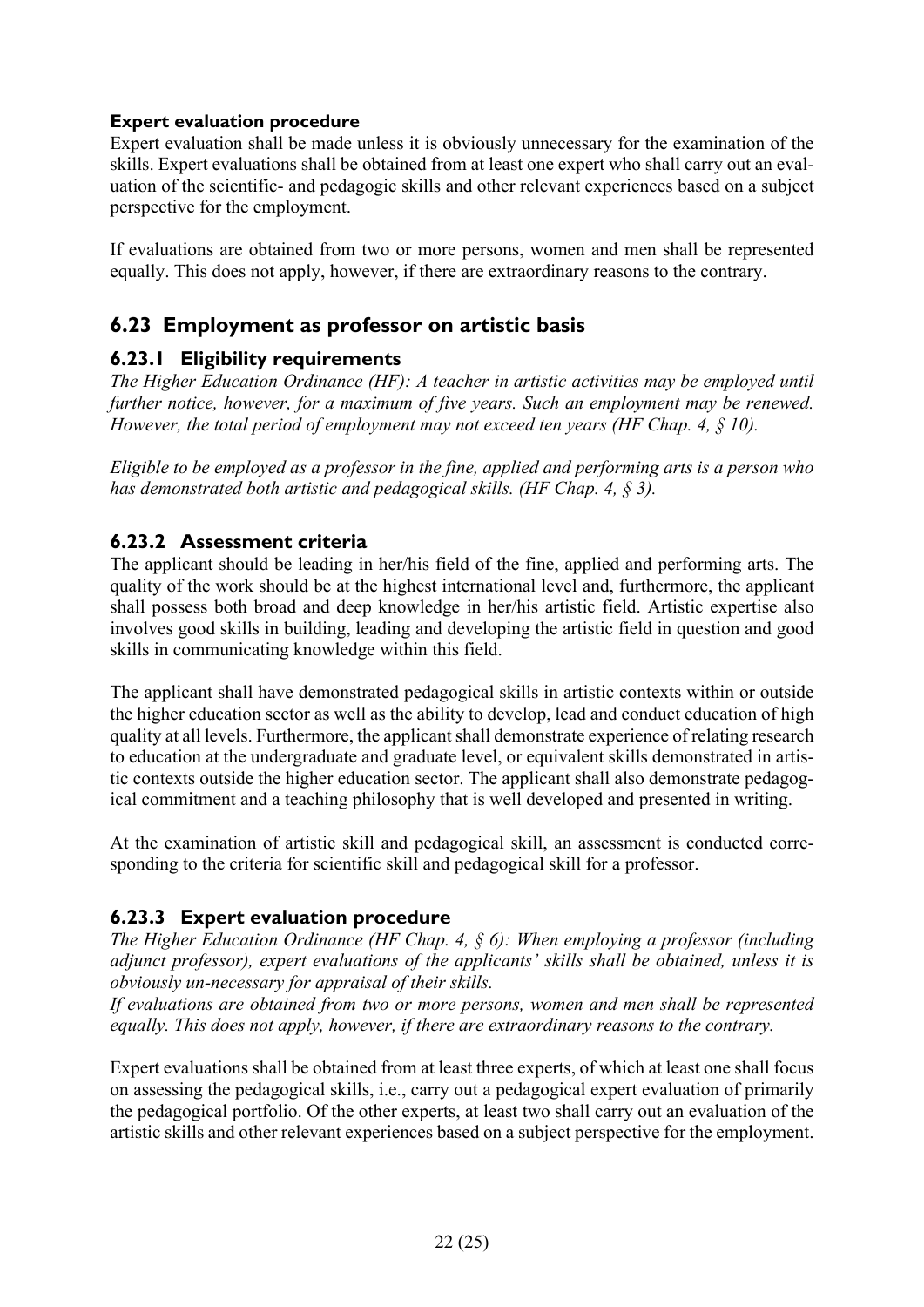#### **6.24 Employment as senior lecturer on artistic basis**

#### **6.24.1 Eligibility requirements**

*The Higher Education Ordinance (HF Chap. 4, § 10): A teacher in artistic activities may be employed until further notice, however, for a maximum of five years. Such an employment may be renewed. However, the total period of employment may not exceed ten years.* 

*The Higher Education Ordinance (HF Chap. 4, § 4): Eligible to be employed as a senior lecturer in disciplines in the fine, applied and performing arts is a person who has:* 

- *completed a doctoral degree in the fine, applied and performing arts or has equivalent artistic competence or other professional skills that are of significance regarding the subject content of the employment and the work tasks it will involve,*
- *demonstrated pedagogical skills.*

#### **6.24.2 Assessment criteria**

The applicant shall possess both broad and deep knowledge in her/his artistic field. Artistic skill means a good ability to develop and carry out research and/or development of good quality and a good ability to communicate knowledge about the area.

Eligible to be employed as a senior lecturer in the fine, applied and performing arts is a person who has:

- been awarded a doctoral degree in the fine, applied and performing arts,
- demonstrated artistic skill or some other professional expertise which is of significance regarding the subject content of the employment and the work tasks it will involve,
- demonstrated pedagogical skill.

At the examination of artistic skill and pedagogical skill, an assessment is conducted corresponding to the criteria for scientific skill and pedagogical skill for a senior lecturer.

#### **6.24.3 Expert evaluation procedure**

Expert evaluations shall be obtained from at least two experts, of which at least one shall focus on assessing the pedagogical skills, i.e., carry out a pedagogical expert evaluation of primarily the pedagogical portfolio. Of the other experts, at least one shall carry out an evaluation of the artistic skills and other relevant experiences based on a subject perspective for the employment.

If evaluations are obtained from two or more persons, women and men shall be represented equally. This does not apply, however, if there are extraordinary reasons to the contrary.

#### **6.25 Employment as lecturer on artistic basis**

A lecturer on artistic basis shall primarily conduct teaching.

*The Higher Education Ordinance (HF Chap. 4, § 10): A teacher in artistic activities may be employed until further notice, however, for a maximum of five years. Such an employment may be renewed. However, the total period of employment may not exceed ten years.* 

#### **6.25.1 Eligibility requirements**

Eligible to be employed as a lecturer in the fine, applied and performing arts is a person who has: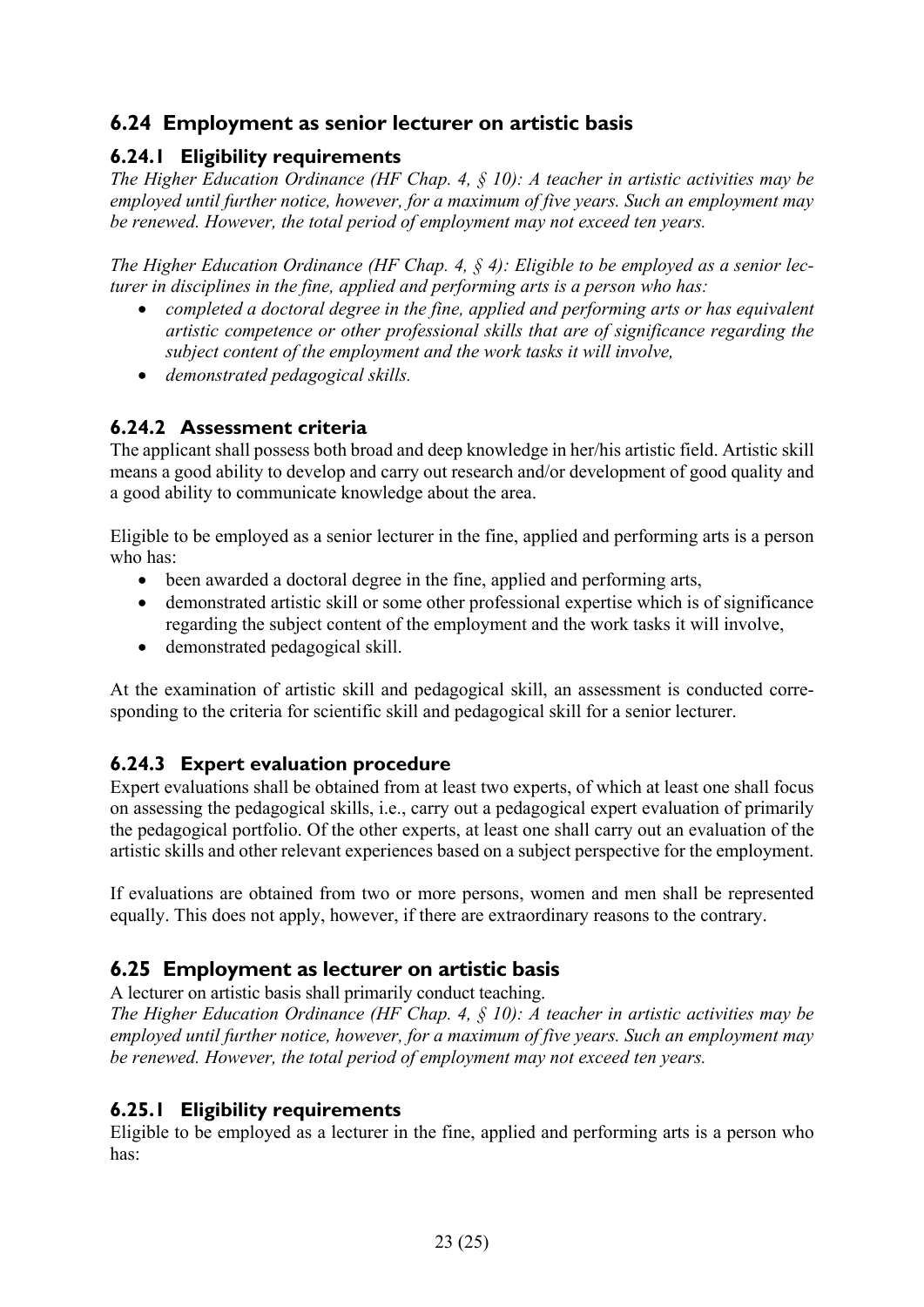- been awarded a higher education degree in the fine, applied and performing arts of at least 180 higher education credits or has equivalent competence or other skills that are important regarding the subject content of the employment and the work tasks it will involve,
- demonstrated pedagogical skills.

#### **6.25.2 Assessment criteria**

At the examination of artistic skill and pedagogical skill, an assessment is conducted corresponding to the criteria for scientific skill and pedagogical skill for a lecturer.

#### **6.25.3 Expert evaluation procedure**

Expert evaluations shall be obtained from at least one expert who shall carry out an evaluation of the artistic skills and other relevant experiences based on a subject perspective for the employment.

If evaluations are obtained from two or more persons, women and men shall be represented equally. This does not apply, however, if there are extraordinary reasons to the contrary.

### **7 Assessment criteria for pedagogical skills**

For the assessment of pedagogical skills, four assessment criteria are defined. Which of those four shall be met for a specific teaching position and how well they shall be met (basic, good, or very good) is described for each teaching position.

Each of these four assessment criteria is exemplified below with a number of indicators of their fulfilment. For an assessment criterion to be considered met, not all indicators need to be met. These should rather be seen as examples and there may be other ways in which the assessment criterion can be met that are not found among the indicators.

### **7.1 Teaching skills**

The criterion *Teaching skills* refers to the applicant's teaching and supervision experience, didactic skills, professional development and her/his ability to collaborate and communicate with students and to promote their learning. Teaching skills can be demonstrated by the following indicators:

- The applicant designs her/his teaching to support students' learning and to train their critical thinking.
- The applicant demonstrates a holistic approach to teaching methods and examinations in relation to learning objectives and other prerequisites, for example through constructive alignment.
- The applicant demonstrates a variation in teaching-, learning- and examination approaches.
- The applicant develops teaching materials for her/his own courses/ programs based on conscious pedagogical choices.
- The applicant demonstrates breadth and depth in teaching and supervision experience, regarding levels, subjects and target groups.
- The applicant demonstrates a strong responsibility for the development of courses and programs.7
- The applicant has received awards for her/his teaching.

<sup>&</sup>lt;sup>7</sup> Responsibility does not necessarily mean a contribution to pedagogical activities according to subsection 7.4.